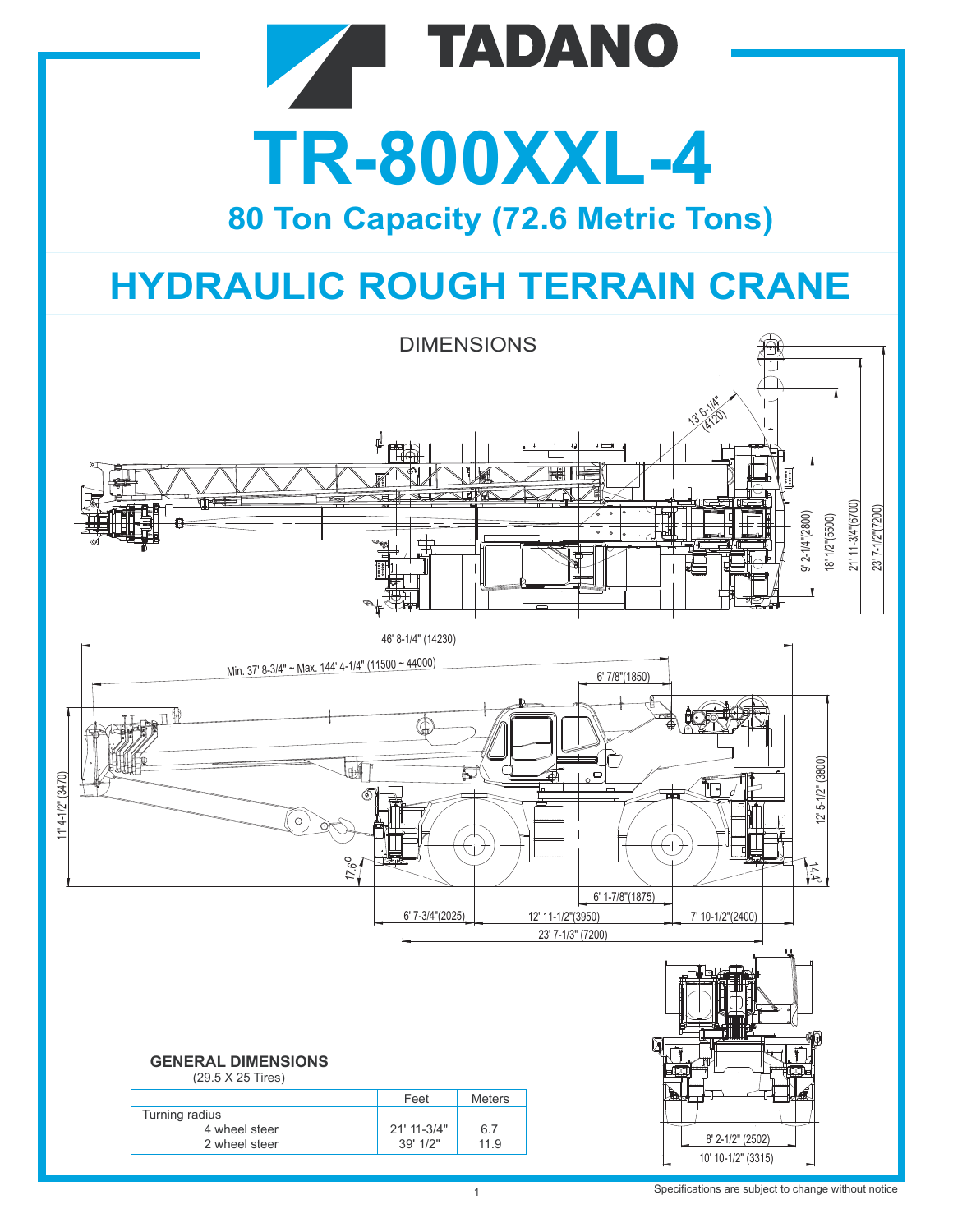### **CRANE SPECIFICATIONS**

Five section full power synchronized telescoping boom,  $(0.578m)$  wide. Wire rope: 436' of 3/4"diameter rope (133m of 37.7'~144.4'(11.5m~44.0m), of round hexagonal box 19mm). Drum capacity: 1,096' (334m) 7 layers. Maximum line<br>construction with 7 sheaves, 17-5/16" (0.44m) root diameter, at pull (permissible): 15,200lbs. (6,880kg)\*. Maximu boom head. The synchronization system consists of two telescope cylinders, an extension cable and retraction cable. Hydraulic cylinder fitted with holding valve. Two easily removable wire rope guards, **WIRE ROPE** - Warrington seal wire, extra improved plow steel, rope dead end provided on both sides of boom head. Boom preformed, independent wire rope core, right regular lay.<br>telescope sections are supported by wear pads both vertically and 3/4"(19 mm) 6X37 class telescope sections are supported by wear pads both vertically and horizontally.

Extension speed 106' 7-1/2" in 145 seconds. **HOOK BLOCKS** 

**BOOM ELEVATION** - By a double acting hydraulic cylinder with holding valve. Elevation -2.0 $^{\circ}$ ~80.7 $^{\circ}$ , combination controls for hand or foot operation. Boom angle indicator. Automatic speed reduction and soft stop function. Elevation speed - $2.0^{\circ}$ ~80.7 $^{\circ}$  in 77 seconds.

JIB - Two stage bi-fold lattice type with 3.5°, 25° or 45° offset (tilt type). Single sheave, 15-5/8"(0.396m) root diameter, at the head of both jib sections. Stored alongside base boom section. Jib length is 32.5' (9.9m) or 58.1' (17.7m). Assist cylinders for mounting and stowing are controlled at right side of superstructure. Self stowing jib mounting pins.

#### **AUXILIARY LIFTING SHEAVE** (SINGLE TOP)

Single sheave, 15-5/8"(0.396m) root diameter. Mounted to main boom head for single line work (stowable).

**ANTI-TWO BLOCK** - Pendant type over-winding cut out device with audio-visual (FAILURE lamp/BUZZER) warning system.

#### **SWING**

Hydraulic axial piston motor driven through planetary swing speed reducer. Continuous 360° full circle swing on ball bearing turntable at 2.3rpm. Equipped with manually locked/released swing brake. A 360° positive swing lock for pick and carry and travel modes, manually engaged in cab. Twin swing System: Free swing or lock swing controlled by selector switch on front console.

#### **HOIST**

**MAIN HOIST** - Variable speed type with grooved drum driven by hydraulic axial piston motor through winch speed reducer. Power load lowering and raising. Equipped with automatic brake (neutral brake) and counterbalance valve. Controlled independently of main hoist. Equipped with cable follower and drum rotation indicator.

**DRUM** - Grooved 15-3/4"(0.40m) root diameter x 22-3/4" (0.578m) wide. Wire rope: 797' of 3/4"diameter rope (243m of 19mm). Drum capacity: 1,096' (334m) 7 layers. Maximum line pull (permissible): 15,200lbs. (6,880kg)\*. Maximum line speed: 585FPM (178m/min).

**AUXILIARY HOIST** - Variable speed type with grooved drum driven by hydraulic axial piston motor through winch speed reducer. Power load lowering and raising. Equipped with automatic brake (neutral brake) and counterbalance valve. Controlled independently of main hoist. Equipped with cable follower and drum rotation indicator.

**BOOM DRUM** - Grooved 15-3/4"(0.40m) root diameter x 22-3/4" pull (permissible): 15,200lbs. (6,880kg)\*. Maximum line speed:<br>585FPM (178m/min).

6.2 ton (5.6 metric ton) - Weighted hook with swivel and safety latch, for 3/4"(19mm) wire rope.

#### **HYDRAULIC SYSTEM**

**PUMPS** - Two variable piston pumps for crane functions. Tandem gear pump for steering, swing and optional equipment. Powered by carrier engine. Pump disconnect for crane is engaged/ disengaged by rotary switch from operator's cab.

**CONTROL VALVES** - Multiple valves actuated by pilot pressure with integral pressure relief valves.

**RESERVOIR** - 195 gallon (740 lit.) capacity. External sight level gauge.

**FILTRATION** - 26 micron return filter, full flow with bypass protection, located inside of hydraulic reservoir. Accessible for easy replacement.

**OIL COOLER** - Air cooled fan type.

#### **CAB AND CONTROLS**

Both crane and drive operations can be performed from one cab mounted on rotating superstructure.

Left side, 1 man type, steel construction with sliding door access and tinted safety glass windows opening at side. Door window is powered control. Windshield glass and roof window glass are shatter-resistant. Tilt-telescoping steering wheel. stands can change neutral positions and tilt for easy access into Adjustable control lever stands for swing, boom hoist, boom telescoping, auxiliary hoist and main hoist. Control lever cab. 3 way adjustable operator's seat with high back, headrest and armrest. Engine throttle knob. Foot operated controls: boom hoist, boom telescoping, service brake and engine throttle. Hot water cab heater and air conditioning(OPTIONAL).

Dash-mounted engine start/stop, monitor lamps, cigarette lighter ashtray, drive selector switch, parking brake switch, steering mode select switch, power window switch, pump engaged/ disengaged switch, swing brake switch, telescoping/auxiliary winch select switch, outrigger controls, main winch/auxiliary winch selector switch, swing stop cancel switch, slow elevation stop cancel switch and free swing / lock swing selector switch.

Instruments - Torque converter oil temperature, engine water temperature, air pressure, fuel, speedometer, tachometer and hour meter. Hydraulic oil pressure is monitored and displayed on the AML-L display panel.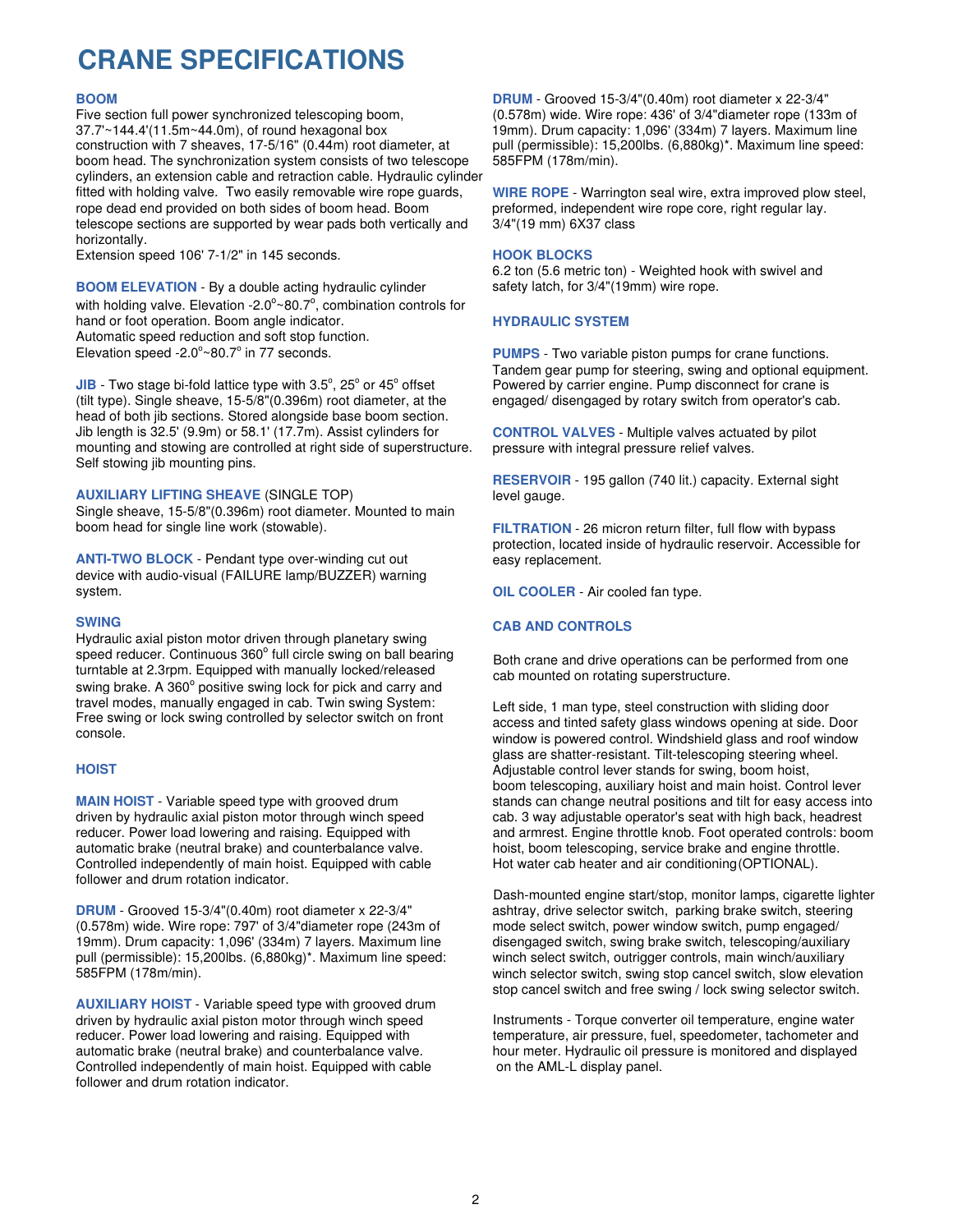Control lever lockout function with audible and visual CAPACITIES" table. pre-warning.

Automatic Speed Reduction and Soft Stop function and air conditioning control switch. Swing lock lever. on boom elevation and swing (swing range restricted only)<br>Working condition register switch

Load radius / boom angle / tip height / swing range preset function

External warning lamp

### **CARRIER SPECIFICATIONS**

**TYPE** - Rear engine, left hand steering, driving axle 2-way **SUSPENSION** - Front: Rigid mounted to frame. Rear: Pivot selected type by manual switch, 4x2 front drive, 4x4 front and mounted with hydraulic lockout device. selected type by manual switch, 4x2 front drive, 4x4 front and rear drive.

**TRANSMISSION** - Electronically controlled full automatic transmission. Torque converter driving full powershift with driving axle selector. 6 forward and 2 reverse speeds, constant **TIRES** - 29.5-25 22PR(OR) mesh.

planetary reduction. Rear: Full floating type, steering and driving axle with planetary reduction and non-spin rear differential. in superstructure cab. Four outrigger extension lengths are

**STEERING**- Hydraulic power steering controlled by steering crane duty in confined areas.<br>
wheel. Four steering modes available: 2 wheel front. 2 wheel **Min. Extension** 9' 2-1/4" center to center wheel. Four steering modes available: 2 wheel front, 2 wheel Min. Extension 9' 2-1/4" center to center vecenter vecalisation of the Min. Extension 9' 2-1/4" center to center rear, 4 wheel coordinated and 4 wheel crab.

Tadano electronic LOAD MOMENT INDICATOR system TADANO AML-L monitors outrigger extended length and<br>(AML-L) including: TATED LIFTI automatically programs the corresponding "RATED LIFTING

Boom position indicator Operator's right hand console includes transmission gear Outrigger state indicator selector and sight level bubble. Upper console includes<br>Boom angle / boom length / jib offset angle / load working light switch, roof washer and wiper switch, oil Boom angle / boom length / jib offset angle / load working light switch, roof washer and wiper switch, oil<br>
radius / rated lifting capacities / actual loads read out cooler switch, emergency outrigger set up key switch, cooler switch, emergency outrigger set up key switch, Ratio of actual load moment to rated load moment drum indicator switch, jib equipped/removed select switch, indication boom emergency telescoping switch (2nd and 3rd-top)

NOTE: Each crane motion speed is based on unladen conditions.

**BRAKE SYSTEMS** - Service: Air over hydraulic disc brakes on **FRAME** - High tensile steel, all welded mono-box construction. all 4 wheels. Parking/Emergency: Spring applied-air released brake acting on input shaft of front axle. Auxiliary: Electro-

3 speeds - high range - 2 wheel drive; 4 wheel drive **OUTRIGGERS** - Four hydraulic, beam and jack outriggers.<br>3 speeds - low range - 4 wheel drive **business of the State of Australia**ck cylinders equipped with integral hol Vertical jack cylinders equipped with integral holding valve. Each outrigger beam and jack is controlled independently from cab. **TRAVEL SPEED** - 25 mph (40 km/h) Beams extend to 23' 7-1/2" (7.2 m) center-line and retract to within 10' 10-1/2" (3.315 m) overall width with floats. Outrigger **AXLE** - Front: Full floating type, steering and driving axle with jack floats are attached thus eliminating the need of manually planetary reduction. Rear: Full floating type, steering and driving attaching and detaching provided with corresponding "RATED LIFTING CAPACITIES" for

> Mid. Extension 21' 11-3/4" center to center Max. Extension 23' 7-1/2" center to center

Float size(Diameter) 1' 7-11/16" (0.5m)

#### **ENGINE**

| Model                         | Mitsubishi 6D16-TLEE                      | Radiator                    | Fin and tube core, thermostat co |
|-------------------------------|-------------------------------------------|-----------------------------|----------------------------------|
| Type                          | Direct injection diesel                   | Fan, in.(mm)                | Suction type, 6-blade, 23.6 (600 |
| No. of cylinders              | 6                                         | Starting                    | 24 volt                          |
| Combustion                    | 4 cycle, turbo charged and after cooled   | Charging                    | 24 volt system, negative ground  |
| BoreXStroke, in.(mm)          | 4.646 X 4.528 (118X115)                   | <b>Battery</b>              | 2-120 amp. Hour                  |
| Displacement, cu. in (liters) | 460 (7.545)                               | Compressor, air, CFM(I/min) | 9.2 CFM (260) at 2,800rpm        |
| Air inlet heater              | 24 volt preheat                           | Horsepower (kW)             | Gross 223 (166) at 2,700rpm      |
| Air cleaner                   | Dry type, replaceable element             | Torque, Max. ft-lb (kgm)    | 521 (72) at 1,300rpm             |
| Oil filter                    | Full flow with replaceable element        | Capacity, gal. (liters)     |                                  |
| <b>Fuel filter</b>            | Full flow with replaceable element        | Cooling water               | 3.4(13)                          |
| Fuel tank, gal.(liters)       | 79.2 (300), right side of carrier         | Lubrication                 | $3.7 \sim 4.2$ (14 $\sim 16$ )   |
| Cooling                       | Liquid pressurized, recirculating by-pass | Fuel                        | 79.2 (300)                       |

| Model                         | Mitsubishi 6D16-TLEE                      | Radiator                    | Fin and tube core, thermostat controlled |
|-------------------------------|-------------------------------------------|-----------------------------|------------------------------------------|
| Type                          | Direct injection diesel                   | Fan, in.(mm)                | Suction type, 6-blade, 23.6 (600) dia.   |
| No. of cylinders              |                                           | Starting                    | 24 volt                                  |
| Combustion                    | 4 cycle, turbo charged and after cooled   | Charging                    | 24 volt system, negative ground          |
| BoreXStroke, in.(mm)          | 4.646 X 4.528 (118X115)                   | <b>Battery</b>              | 2-120 amp. Hour                          |
| Displacement, cu. in (liters) | 460 (7.545)                               | Compressor, air, CFM(I/min) | 9.2 CFM (260) at 2,800rpm                |
| Air inlet heater              | 24 volt preheat                           | Horsepower (kW)             | Gross 223 (166) at 2,700rpm              |
| Air cleaner                   | Dry type, replaceable element             | Torque, Max. ft-lb (kgm)    | 521 (72) at 1,300rpm                     |
| Oil filter                    | Full flow with replaceable element        | Capacity, gal. (liters)     |                                          |
| Fuel filter                   | Full flow with replaceable element        | Cooling water               | 3.4(13)                                  |
| Fuel tank, gal.(liters)       | 79.2 (300), right side of carrier         | Lubrication                 | $3.7 \sim 4.2$ (14 $\sim 16$ )           |
| Cooling                       | Liquid pressurized, recirculating by-pass | Fuel                        | 79.2 (300)                               |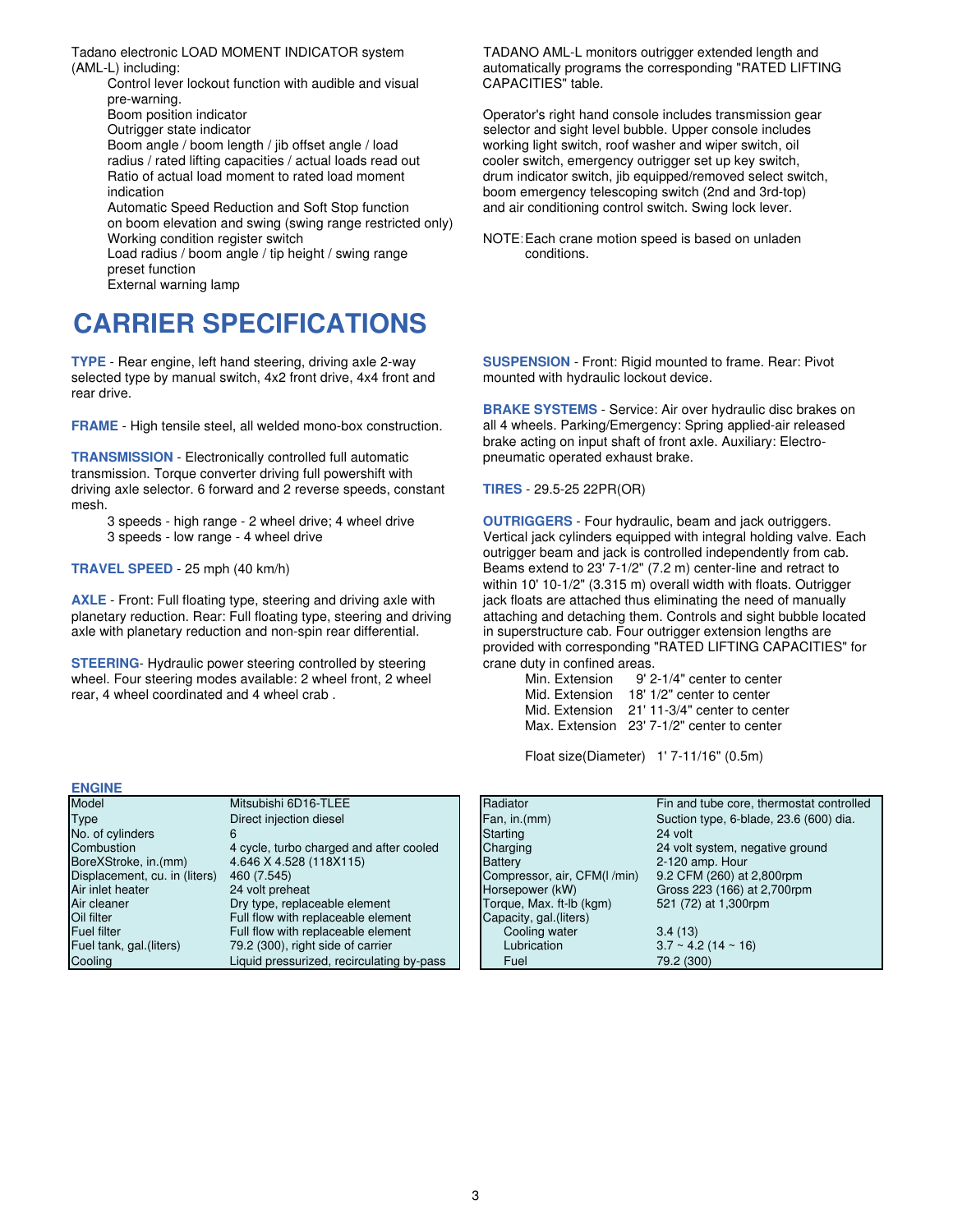# **STANDARD EQUIPMENT**

- Four section full power partially synchronized boom Independently controlled outriggers<br>37.7'~144.4' (11.5 m~44.0 m) Four outrigger extension positions
- 32.5'~58.1' (9.9 m~17.7 m) bi-fold lattice jib (tilt type) Self-storing outrigger pads with 3.5 $^{\circ}$ , 25 $^{\circ}$  or 45 $^{\circ}$  pinned offsets and self storing pins.  $\qquad \qquad$  - Outrigger hose protection
- 
- Variable speed main hoist with grooved drum, cable follower and 797' of 3/4" cable.
- Variable speed auxiliary hoist with grooved drum, cable converter follower and 436' of  $3/4$ " cable.  $\overline{a}$  and  $\overline{a}$  and  $\overline{a}$  of  $3/4$ " cable.
- Drum rotation indicator (thumper type) main and auxiliary hoist Non-spin rear differential<br>- Anti-Two block device (overwind cutout) Automatic rear axle oscill
- 
- 
- Tadano electronic load moment indicator system (AML-L) Disc brakes
- Outrigger extension length detector<br>
 Electronic crane monitoring system<br>
 Fenders Air dryer
- Electronic crane monitoring system
- Tadano twin swing system and  $360^\circ$  positive swing lock
- Self centering finger control levers with pilot control Engine over-run Control pedals for boom hoist and boom telescoping Back-up alarm
- Control pedals for boom hoist and boom telescoping<br>- 3 way adjustable cloth seat with armrests, high back
- and seat belt Rear steer centering light
- Tilt-telescoping steering wheel  $\overline{\phantom{a}}$  and  $\overline{\phantom{a}}$  Air cleaner dust indicator  $\overline{\phantom{a}}$  Air cleaner dust indicator  $\overline{\phantom{a}}$  and  $\overline{\phantom{a}}$  and  $\overline{\phantom{a}}$  and  $\overline{\phantom{a}}$  and  $\overline{\phantom{a}}$  and  $\overline{\phantom{a}}$  an
- Tinted safety glass and sun visor<br>- Front windshield wiper and washer
- 
- 
- 
- Rear view mirrors (right and left side)<br>
Mirror for main and auxiliary hoists<br>
The state of the state of the 24 volt electric system<br>
24 volt electric system
- Mirror for main and auxiliary hoists
- Cigarette lighter and ashtray
- Electric fan in cab
- Cab floor mat
- Pump disconnect in operator's cab
- Hydraulic oil cooler

# **OPTIONAL EQUIPMENT**

- 80 ton (72.6 metric ton) 7 sheave with swivel hook and safety latch for 3/4"(19 mm) wire rope
- 50 ton (45.4 metric ton) 4 sheave with swivel hook and safety latch for 3/4"(19 mm) wire rope
- Hot water cab heater and air conditioner
- Propane heater (less tank)

### **HOISTING PERFORMANCE**

#### **LINE SPEEDS AND PULLS DRUM WIRE ROPE CAPACITIES**

|                  |             |       |                          |           |       | Main or auxiliary hoist - 15'-3/4" (0.4m) drum |       | Wire  |       |                    | Main and auxiliary drum grooved lagging |        |
|------------------|-------------|-------|--------------------------|-----------|-------|------------------------------------------------|-------|-------|-------|--------------------|-----------------------------------------|--------|
|                  | Speed       |       | Line speeds <sup>2</sup> |           |       | Line pulls                                     |       |       |       | $3/4"$ (<br>(19mm) | wire rope                               |        |
| Layer            |             |       |                          | Available |       | Permissible <sup>4</sup>                       |       | rope  |       | Rope per layer     | Total wire rope                         |        |
|                  |             | F.P.M | m/min                    | Lbs.      | kgf   | Lbs.                                           | kgf   | layer | Feet  | <b>Meters</b>      | Feet                                    | Meters |
| 1st              | Hiah        | 378   | 15                       | 18,200    | 8.260 | 15,200                                         | 6,880 |       | 123.0 | 37.5               | 123.0                                   | 37.5   |
| 2nd              | High        | 413   | 126                      | 16,700    | .570  | 13,900                                         | 6,310 | ◠     | 134.2 | 40.9               | 257.2                                   | 78.4   |
| 3rd              | Hiah        | 448   | 136                      | 15,400    | 6.990 | 12,800                                         | 5,820 | 3     | 145.3 | 44.3               | 402.6                                   | 122.7  |
| 4th              | <b>High</b> | 482   | 147                      | 14.300    | 6.490 | .900                                           | 5,410 |       | 156.5 | 47.7               | 559.1                                   | 170.4  |
| 5th              | Hiah        | 502   | 157                      | 13,400    | 6.060 | ,100                                           | 5,050 |       | 167.7 | 51.1               | 726.7                                   | 221.5  |
| 6th <sup>3</sup> | High        | 551   | 168                      | 12,500    | 5.680 | 10.400                                         | 4,730 | 6     | 178.8 | 54.5               | 905.5                                   | 276.0  |
| $7th^3$          | High        | 585   | 178                      | .800      | 5,350 | 9,800                                          | 4,460 |       | 190.0 | 57.9               | 1,095.5                                 | 333.9  |

<sup>1</sup> Developed by machinery with each layer of wire rope, but not based **DRUM DIMENSIONS** on rope strength or other limitation in machinery or equipment.

- <sup>2</sup> Line speeds based only on hook block, not loaded.
- Sixth layer and seventh layer of wire rope are not recommended for hoisting operations.
- <sup>4</sup> Permissible line pull may be affected by wire rope strength.
- 
- Four outrigger extension positions
- 
- 
- Auxiliary lifting sheave (single top) stowable Theorem Contest of Mitsubishi 6D16-TLEE turbo charged after cooled engine<br>Variable speed main hoist with grooved drum, cable follower (223HP) with exhaust brake
	- Electronic controlled automatic transmission driven by torque
	-
	-
- Anti-Two block device (overwind cutout) Automatic rear axle oscillation lockout system<br>Boom andle indicator 29.5-25 22PR (OR) tires
	- 29.5-25 22PR (OR) tires
	-
	-
	-
	- Water separator with filter<br>- Engine over-run alarm
	-
	-
	- Low oil pressure/high water temp. warning device (visual)
	-
	-
	-
- Front windshield wiper and washer Complete highway light package
- Roof window wiper and washer  $\overline{\phantom{a}}$  Flood lights and work lights
	- Power window (cab door)  $\sim$  Tool storage compartment
		-
		-
		- 6.2 ton (5.6 metric ton) hook with swivel
		- Towing hooks-Front and rear
		- Lifting eyes
		- Hook block tie down (front bumper)
		- Weighted hook storage compartment

|             | LLDJ AND I OLLJ                                  |                 |           |       |                                                |       |       | <u>DIUM WILL IN LUALAUILU</u> |                |                                         |               |
|-------------|--------------------------------------------------|-----------------|-----------|-------|------------------------------------------------|-------|-------|-------------------------------|----------------|-----------------------------------------|---------------|
|             |                                                  |                 |           |       | Main or auxiliary hoist - 15'-3/4" (0.4m) drum |       | Wire  |                               |                | Main and auxiliary drum grooved lagging |               |
| peed{       |                                                  | Line speeds $2$ |           |       | Line pulls                                     |       |       |                               | 3/4"<br>(19mm) | wire rope                               |               |
|             |                                                  |                 | Available |       | Permissible <sup>4</sup>                       |       | rope  | Rope per layer                |                | i otal wire rope                        |               |
|             | m/min<br>F.P.M                                   |                 | Lbs.      | kgt   | kgf<br>∟bs.                                    |       | layer | Feet                          | <b>Meters</b>  | Feet                                    | <b>Meters</b> |
| High        | 378                                              | 115             | 18,200    | 8,260 | 15,200                                         | 6,880 |       | 123.0                         | 37.5           | 123.0                                   | 37.5          |
| <b>High</b> | 413                                              | 126             | 16,700    | 7.570 | 13,900                                         | 6,310 | 2     | 134.2                         | 40.9           | 257.2                                   | 78.4          |
| <b>High</b> | 448                                              | 136             | 15,400    | 6.990 | 12,800                                         | 5,820 | 3     | 145.3                         | 44.3           | 402.6                                   | 122.7         |
| High        | 482                                              | 147             | 14,300    | 6,490 | 11,900                                         | 5.410 |       | 156.5                         | 47.7           | 559.1                                   | 170.4         |
| <b>High</b> | 502                                              | 157             | 13.400    | 6.060 | 11,100                                         | 5,050 | 5     | 167.7                         | 51.1           | 726.7                                   | 221.5         |
| <b>High</b> | 4,730<br>551<br>168<br>12,500<br>5.680<br>10,400 |                 | 6         | 178.8 | 54.5                                           | 905.5 | 276.0 |                               |                |                                         |               |
| Hiah        | 585                                              | 78              | .800      | 5.350 | 9.800                                          | 4.460 |       | 190.0                         | 57.9           | 1.095.5                                 | 333.9         |

|                 | Inch        | mm  |
|-----------------|-------------|-----|
| Root diameter   | $15 - 3/4"$ | 400 |
| Length          | $22 - 3/4"$ | 578 |
| Flange diameter | $27 - 3/8"$ | 695 |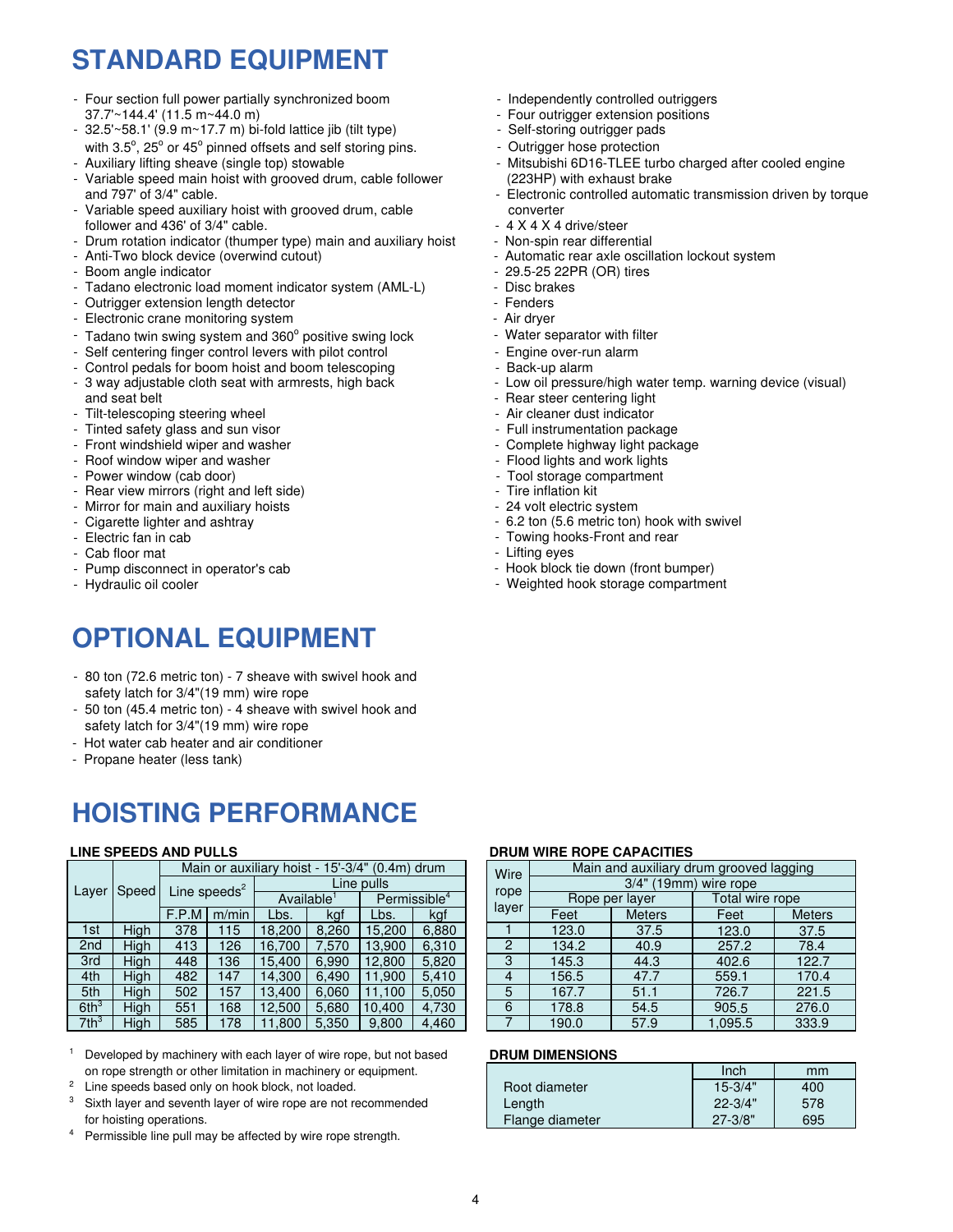#### TR-800XXL WORKING RANGE CHART





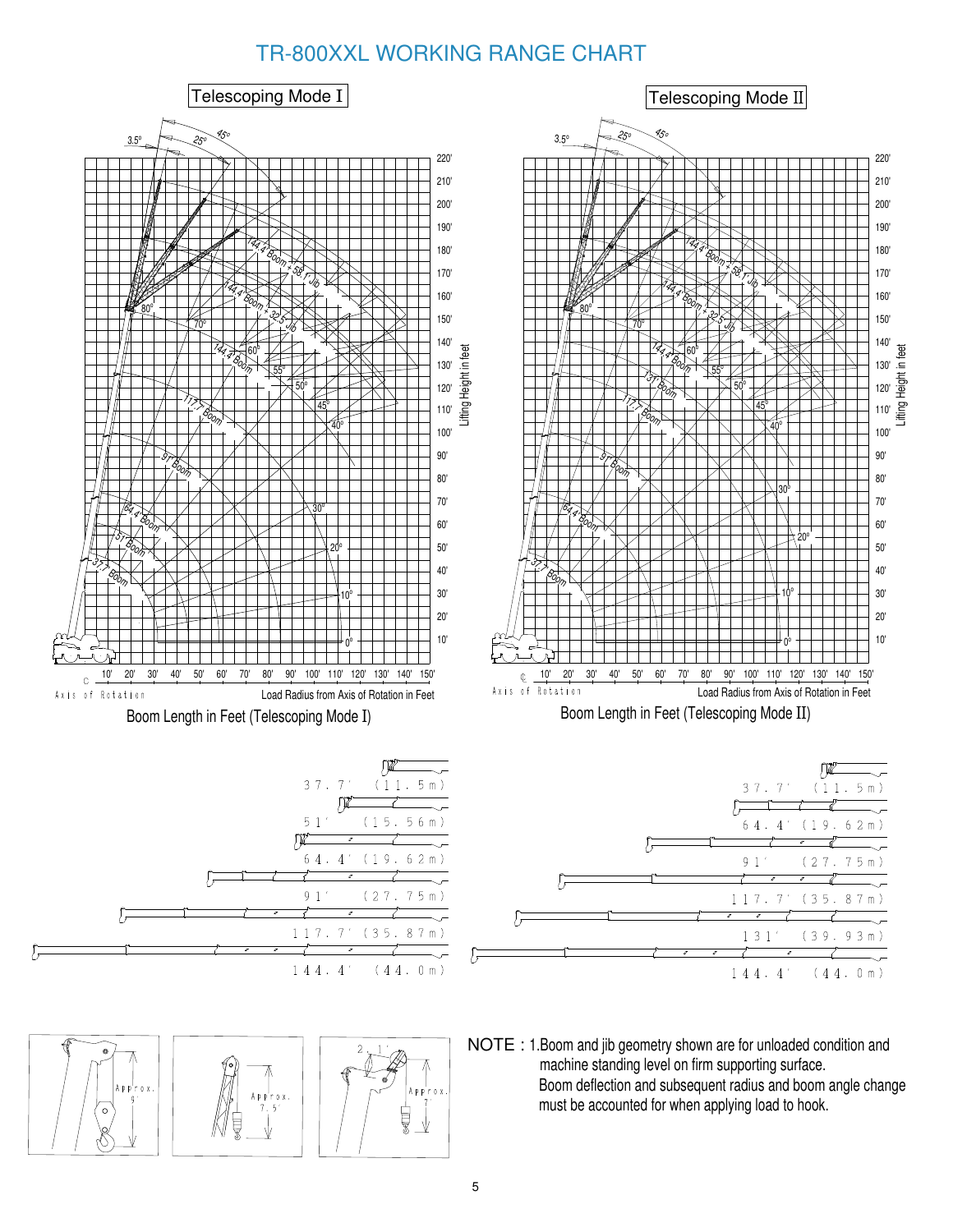| ON OUTRIGGERS FULLY EXTENDED 23' 7-1/2" (7.2m) SPREAD<br>360° ROTATION |                                          |              |              |          |                    |                |                 |          |                |                            |    |             |              |                 |     |              |             |             |              |            |
|------------------------------------------------------------------------|------------------------------------------|--------------|--------------|----------|--------------------|----------------|-----------------|----------|----------------|----------------------------|----|-------------|--------------|-----------------|-----|--------------|-------------|-------------|--------------|------------|
| A                                                                      |                                          | 37.7'        |              | 51'      |                    |                |                 |          |                |                            |    |             |              |                 |     |              |             | 131'        |              | 144.4'     |
|                                                                        | $\mathbf{C}$                             |              | $\mathbf{C}$ |          | $\mathbf{C}$       | 64.4' (19.62m) | $\mathbf{C}$    |          | C              | 91' (27.75m)               | C  |             | $\mathbf{C}$ | 117.7' (35.87m) | C   |              | $\mathbf C$ |             | $\mathbf{C}$ |            |
| B                                                                      |                                          | (11.5m)      |              | (15.56m) |                    |                |                 |          |                |                            |    |             |              |                 |     |              |             | (39.93m)    |              | (44.0m)    |
| 10                                                                     | 68                                       | 160,000      | 75           | 103.600  | 78                 | 88,100         | 78              | 44.000   |                |                            |    |             |              |                 |     |              |             |             |              |            |
| 12                                                                     | 65                                       | 125,000      | 72           | 103,600  | 76                 | 88,100         | 76              | 44,000   |                |                            |    |             |              |                 |     |              |             |             |              |            |
| 15                                                                     | 60                                       | 108,000      | 69           | 103,600  | 73                 | 88,100         | 73              | 44,000   | 79             | 44,000                     | 79 | 30,800      |              |                 |     |              |             |             |              |            |
| 20                                                                     | 50                                       | 78,400       | 63           | 77,800   | 69                 | 71,900         | 69              | 44,000   | 76             | 44,000                     | 76 | 30,800      | 79           | 30,800          | 79  | 17,600       |             |             |              |            |
| 25                                                                     | 38                                       | 59,400       | 56           | 59,000   | 64                 | 56,100         | 64              | 44,000   | 73             | 44,000                     | 73 | 30,800      | 77           | 30,800          | 77  | 17,600       | 79          | 17,600      | 80           | 17,600     |
| 30                                                                     | 21                                       | 45,900       | 48           | 44,600   | 59                 | 42,600         | 59              | 44,000   | 70             | 39,000                     | 70 | 26,700      | 75           | 30,800          | 75  | 17,600       | 77          | 17,600      | 78           | 17,600     |
| 35                                                                     |                                          |              | 39           | 33,800   | 53                 | 33,000         | 53              | 39,900   | 66             | 34,000                     | 66 | 23,200      | 72           | 28,200          | 72  | 17,600       | 75          | 17,600      | 76           | 17,600     |
| 40                                                                     |                                          |              | 28           | 26,300   | 47                 | 25,500         | 47              | 32,300   | 63             | 28,700                     | 63 | 20,400      | 70           | 24,700          | 70  | 17,600       | 73          | 17,600      | 74           | 17,600     |
| 45                                                                     |                                          |              | 5            | 20,900   | 40                 | 20,000         | 40              | 26,400   | 59             | 23,600                     | 59 | 18,200      | 67           | 21,800          | 67  | 16,400       | 71          | 17,600      | 73           | 17,600     |
| 50                                                                     |                                          |              |              |          | 32                 | 15,900         | 32 <sup>°</sup> | 21,900   | 55             | 19,300                     | 56 | 16,400      | 65           | 19,500          | 64  | 14,700       | 68          | 16,200      | 71           | 17,100     |
| 60                                                                     |                                          |              |              |          |                    |                |                 |          | 46             | 13,200                     | 47 | 14,500      | 59           | 14,800          | 59  | 11,900       | 63          | 13,300      | 66           | 13,900     |
| 70                                                                     |                                          |              |              |          |                    |                |                 |          | 36             | 9,000                      | 37 | 11,400      | 53           | 10,700          | 53  | 9,900        | 58          | 11,100      | 62           | 10,900     |
| 80                                                                     |                                          |              |              |          |                    |                |                 |          | 22             | 6,100                      | 24 | 9,500       | 46           | 7,600           | 46  | 8,400        | 53          | 9,000       | 57           | 8,200      |
| 90                                                                     |                                          |              |              |          |                    |                |                 |          |                |                            |    |             | 38           | 5,300           | 38  | 7,200        | 46          | 6,900       | 51           | 6,100      |
| 100                                                                    |                                          |              |              |          |                    |                |                 |          |                |                            |    |             | 27           | 3,500           | 28  | 5,900        | 39          | 5,100       | 45           | 4,300      |
| 110                                                                    |                                          |              |              |          |                    |                |                 |          |                |                            |    |             | 13           | 2,100           | 12  | 4,600        | 31          | 3,600       | 39           | 2,900      |
| 120                                                                    |                                          |              |              |          |                    |                |                 |          |                |                            |    |             |              |                 |     |              | 19          | 2,600       | 32           | 1,800      |
| D                                                                      |                                          |              |              |          |                    |                |                 |          | 0 <sup>o</sup> |                            |    |             |              |                 |     |              |             | $18^\circ$  |              | $32^\circ$ |
|                                                                        |                                          |              |              |          |                    |                |                 |          |                | Telescoping conditions (%) |    |             |              |                 |     |              |             |             |              |            |
| Telescoping<br>mode                                                    |                                          | I, II        |              | I        |                    | T              |                 | $\rm II$ |                | I                          |    | $_{\rm II}$ |              | I               |     | $\mathbf{I}$ |             | $_{\rm II}$ |              | I, II      |
| 2nd boom                                                               |                                          | $\mathbf{0}$ |              | 50       |                    | 100            |                 | $\Omega$ |                | 100                        |    | $\Omega$    |              | 100             |     | $\mathbf{0}$ | 50          |             | 100          |            |
| 3rd boom                                                               |                                          | $\mathbf{0}$ |              | 0        | 33<br>$\mathbf{0}$ |                |                 |          |                | 66<br>33                   |    |             | 66           |                 | 100 |              | 100         |             | 100          |            |
| 4th boom                                                               | 33<br>$\overline{0}$<br>0<br>$\mathbf 0$ |              |              |          |                    |                |                 |          | 33             |                            | 66 |             | 66           |                 | 100 |              | 100         |             | 100          |            |
| Top boom                                                               | 0<br>0<br>$\Omega$<br>33                 |              |              |          |                    |                |                 |          | 33<br>66<br>66 |                            |    |             |              | 100             |     | 100          |             | 100         |              |            |

#### LIFTING CAPACITIES AT ZERO DEGREE BOOM ANGLE ON OUTRIGGERS FULLY EXTENDED

|  | 23' 7-1/2" (7.2m) SPREAD | 360° ROTATION |  |
|--|--------------------------|---------------|--|
|  |                          |               |  |

|                     |   | 37.7'                                                                                                                       |                                                                                 | 64.4' | 64.4' | 91 | 91'          | 1177'    |   |          |  |
|---------------------|---|-----------------------------------------------------------------------------------------------------------------------------|---------------------------------------------------------------------------------|-------|-------|----|--------------|----------|---|----------|--|
| $\sim$              | Ð | (11.5m)                                                                                                                     | <b>B</b> $(15.56m)$ <b>B</b> $(19.62m)$ <b>B</b> $(19.62m)$ <b>B</b> $(27.75m)$ |       |       |    | $B$ (27.75m) | (35.87m) | B | (35.87m) |  |
| $n^{\circ}$         |   | $\vert$ 31.7   41.600   45.0   20.900   58.3   11.500   58.3   14.900   85.0   5.200   85.0   7.900   111.6   2.000   111.6 |                                                                                 |       |       |    |              |          |   | 4.300    |  |
| Telescoping<br>mode |   | $\sim$ 11                                                                                                                   |                                                                                 |       |       |    |              |          |   |          |  |

**A** :Boom length in feet

**B** :Load radius in feet

**C** :Loaded boom angle (deg.)

**D** :Minimum boom angle (deg.) for indicated length (no load)

NOTE: -The lifting capacity data stored in the LOAD MOMENT INDICATOR (AML-L) is based on the standard number of parts of line listed in the chart.

-Standard number of parts of line for outrigger operation should be according to the following table.

|                         | <u>Unanual a number of pano of imo for banggor oporation onodia bo aboorung to the following table.</u> |              |              |              |                                                                                      |            |
|-------------------------|---------------------------------------------------------------------------------------------------------|--------------|--------------|--------------|--------------------------------------------------------------------------------------|------------|
| Boom Length in Feet     | 37.7'                                                                                                   | 37.7' to 51' | 51' to 64.4' | 64.4' to 91' | 91' to 144.4'                                                                        | Single top |
| (meters)                | (11.5m)                                                                                                 |              |              |              | $(11.5m \text{ to } 15.56m)$ (15.56m to 19.62m) (19.62m to 27.75m) (27.75m to 44.0m) | Jib        |
| Number of parts of line | 15                                                                                                      | 12           | 10           |              |                                                                                      |            |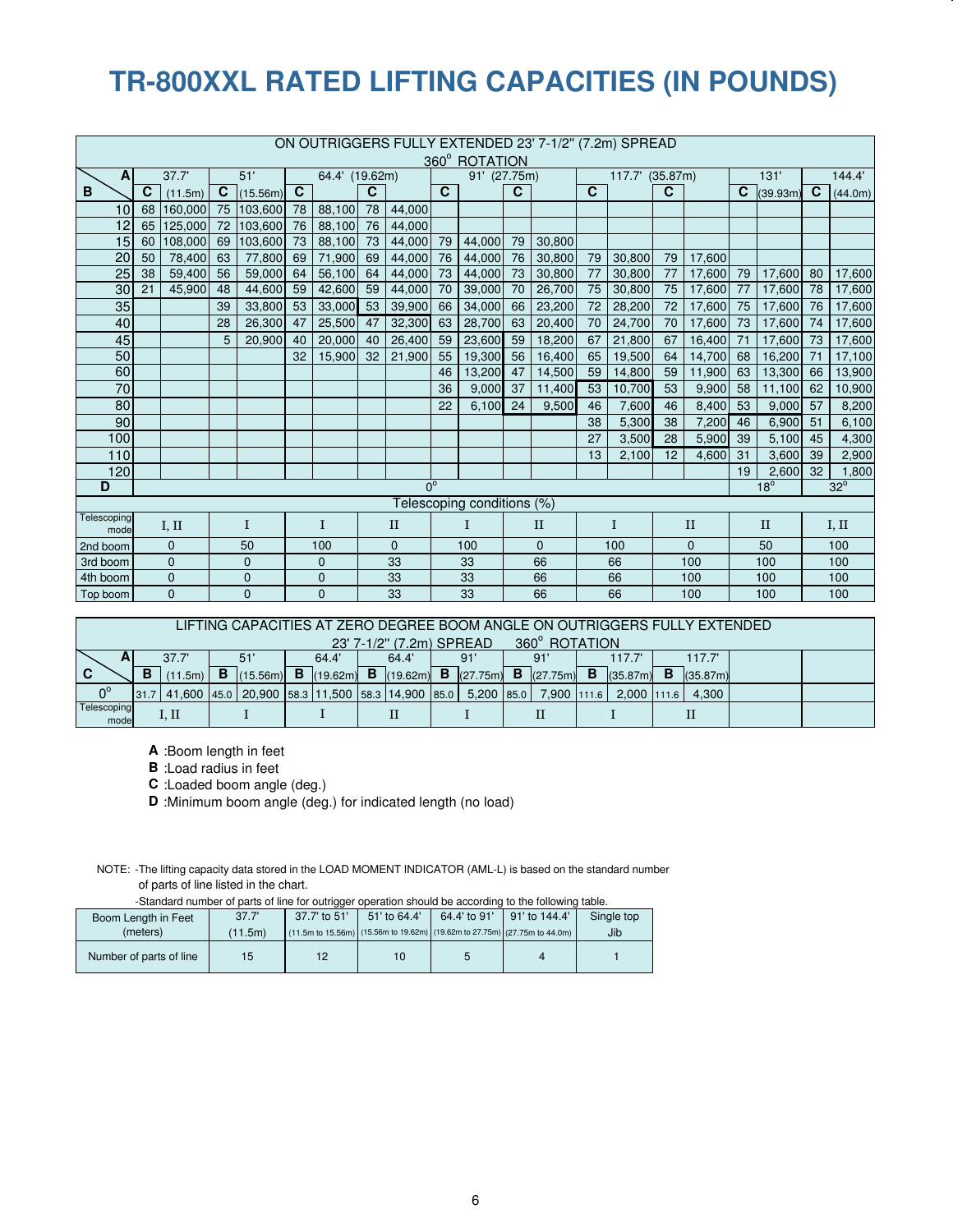| ON OUTRIGGERS FULLY EXTENDED 23' 7-1/2" (7.2m) SPREAD |  |
|-------------------------------------------------------|--|
|                                                       |  |

|            |       |                  |             |                         |                   | ON OUTRIGGERS FULLY EXTENDED 23' 7-1/2" (7.2m) SPREAD<br>360° ROTATION |  |                  |       |                          |       |                 |             |       |
|------------|-------|------------------|-------------|-------------------------|-------------------|------------------------------------------------------------------------|--|------------------|-------|--------------------------|-------|-----------------|-------------|-------|
|            |       | 144.4' (44.0m)   |             | Boom + 32.5' (9.9m) Jib |                   |                                                                        |  | 144.4' (44.0m)   |       | Boom + 58.1' (17.7m) Jib |       |                 |             |       |
| C          |       | $3.5^\circ$ Tilt |             | $25^\circ$ Tilt         | $45^{\circ}$ Tilt | C                                                                      |  | $3.5^\circ$ Tilt |       | $25^\circ$ Tilt          |       | $45^\circ$ Tilt |             |       |
|            | R     | W                | R           | W                       | R                 | W                                                                      |  |                  | R     | W                        | R     | W               | R.          | W     |
| $80^\circ$ | 32.7  | 9,900            | 44.5        | 8,800                   | 52.7              | 8,100                                                                  |  | $80^\circ$       | 40.6  | 5,900                    | 64.3  | 5,400           | 73.5        | 3,400 |
| $75^\circ$ | 50.3  | 9,900            | 61.2        | 8,700                   | 67.6              | 7,300                                                                  |  | $75^\circ$       | 60.6  | 5,900                    | 82.5  | 4,800           | 89.9        | 3,400 |
| $70^\circ$ | 66.4  | 9.700            | 75.9        | 7,600                   | 81.2              | 6,600                                                                  |  | $70^\circ$       | 79.3  | 5,900                    | 98.7  | 4,200           | 105.0       | 3,400 |
| $65^\circ$ | 80.5  | 7.900            | 89.3        | 6.600                   | 93.9              | 6,000                                                                  |  | $65^\circ$       | 95.6  | 4,900                    | 114.0 |                 | 3.700 118.0 | 3,100 |
| $60^\circ$ | 93.7  | 6.300            | 102.0       | 5,700                   | 106.0             | 5,400                                                                  |  | $60^\circ$       | 111.0 | 4.100                    | 126.0 |                 | 3,300 131.0 | 2,900 |
| $55^\circ$ | 106.0 | 5.100            | 113.0       | 4,500                   | 116.0             | 4,300                                                                  |  | $55^\circ$       | 124.0 | 3,100                    | 141.0 |                 | 2,900 142.0 | 2,700 |
| $50^\circ$ | 117.0 | 3.500            | 124.0       | 3.100                   | 125.0             | 3,000                                                                  |  | $50^\circ$       | 137.0 | 2,100                    | 151.0 |                 | 1.800 152.0 | 1,700 |
| $45^\circ$ | 127.0 | 2.200            | 133.0       | 2,000                   | 134.0             | 2,000                                                                  |  | $45^\circ$       | 149.0 | 1,200                    |       |                 |             |       |
| $40^\circ$ | 137.0 |                  | 1.300 142.0 | 1,200                   |                   |                                                                        |  |                  |       |                          |       |                 |             |       |

|            |       |                    |        |                                           |       | ON OUTRIGGERS FULLY EXTENDED 23' 7-1/2" (7.2m) SPREAD<br>360° ROTATION |              |       |                                           |       |                      |                 |       |
|------------|-------|--------------------|--------|-------------------------------------------|-------|------------------------------------------------------------------------|--------------|-------|-------------------------------------------|-------|----------------------|-----------------|-------|
|            |       |                    |        | 117.7' (35.87m) Boom (telescoping mode I) |       |                                                                        |              |       | 117.7' (35.87m) Boom (telescoping mode I) |       |                      |                 |       |
| C          |       |                    |        | + 32.5' (9.9m) Jib                        |       |                                                                        | C            |       |                                           |       | $+58.1'$ (17.7m) Jib |                 |       |
|            |       | $3.5^{\circ}$ Tilt |        | $25^\circ$ Tilt                           |       | $45^\circ$ Tilt                                                        |              |       | $3.5^{\circ}$ Tilt                        |       | $25^\circ$ Tilt      | $45^\circ$ Tilt |       |
|            | R     | W                  | R      | W                                         | R     | W                                                                      |              | R     | W                                         | R     | W                    | R               | W     |
| $80^\circ$ | 26.1  | 12,300             | 37.7   | 11.000                                    | 44.8  | 8,400                                                                  | $80^\circ$   | 33.6  | 7,900                                     | 55.1  | 5,700                | 67.0            | 3,700 |
| $75^\circ$ | 40.1  | 12.300             | 50.7   | 10.000                                    | 57.0  | 8,000                                                                  | $75^\circ$   | 50.4  | 7,900                                     | 70.3  | 5,200                | 80.7            | 3,700 |
| $70^\circ$ | 53.61 | 12,100             | 62.9   | 8,800                                     | 68.5  | 7,400                                                                  | $70^{\circ}$ | 65.9  | 7,100                                     | 84.4  | 4,700                | 93.1            | 3,600 |
| $65^\circ$ | 65.7  | 9.900              | 74.6   | 7.700                                     | 79.0  | 6,700                                                                  | $65^\circ$   | 80.2  | 6,000                                     | 97.2  | 4,200                | 104.0           | 3,500 |
| $60^\circ$ | 76.9  | 8.400              | 85.2   | 6,800                                     | 88.9  | 6,200                                                                  | $60^\circ$   | 93.5  | 5,100                                     | 109.0 | 3,800                | 114.0           | 3,300 |
| $55^\circ$ | 87.6  | 7,000              | 95.4   | 6,000                                     | 98.2  | 6,000                                                                  | $55^\circ$   | 106.0 | 4,500                                     | 120.0 | 3,500                | 124.0           | 3,100 |
| $50^\circ$ | 97.5  | 5,800              | 104.0  | 5,200                                     | 106.0 | 5,400                                                                  | $50^\circ$   | 117.0 | 3,900                                     | 130.0 | 3,200                | 132.0           | 3,000 |
| $45^\circ$ | 106.0 | 4.300              | 113.0  | 4,000                                     | 114.0 | 4,200                                                                  | $45^\circ$   | 127.0 | 2,900                                     | 138.0 | 2,600                | 140.0           | 2,600 |
| $40^\circ$ | 115.0 | 3.200              | 120.0  | 3,000                                     |       |                                                                        | $40^\circ$   | 136.0 | 2,000                                     | 146.0 | 1,800                |                 |       |
| $35^\circ$ | 122.0 | 2,400              | 126.0  | 2,300                                     |       |                                                                        | $35^\circ$   | 145.0 | 1,300                                     | 153.0 | 1,200                |                 |       |
| $30^\circ$ | 128.0 | 1,700              | 132.0  | 1,700                                     |       |                                                                        |              |       |                                           |       |                      |                 |       |
| $25^\circ$ | 134.0 | 1.200              | 137.01 | 1,200                                     |       |                                                                        |              |       |                                           |       |                      |                 |       |

|              |       |                    |       | ON OUTRIGGERS FULLY EXTENDED 23' 7-1/2" (7.2m) SPREAD |       | 360° ROTATION   |              |       |                    |       |                                            |       |                 |
|--------------|-------|--------------------|-------|-------------------------------------------------------|-------|-----------------|--------------|-------|--------------------|-------|--------------------------------------------|-------|-----------------|
|              |       |                    |       | 117.7' (35.87m) Boom (telescoping mode II)            |       |                 |              |       |                    |       | 117.7' (35.87m) Boom (telescoping mode II) |       |                 |
| C            |       |                    |       | $+32.5'$ (9.9m) Jib                                   |       |                 | C            |       |                    |       | $+58.1'$ (17.7m) Jib                       |       |                 |
|              |       | $3.5^{\circ}$ Tilt |       | $25^\circ$ Tilt                                       |       | $45^\circ$ Tilt |              |       | $3.5^{\circ}$ Tilt |       | $25^{\circ}$ Tilt                          |       | $45^\circ$ Tilt |
|              | R     | W                  | R     | W                                                     | R     | W               |              | R     | W                  | R     | W                                          | R     | W               |
| $80^\circ$   | 26.8  | 11,000             | 39.1  | 10,300                                                | 46.6  | 8,300           | $80^\circ$   | 34.2  | 6,300              | 56.8  | 5,700                                      | 67.7  | 3,700           |
| $75^\circ$   | 41.0  | 11,000             | 52.3  | 9,300                                                 | 58.8  | 7,700           | $75^\circ$   | 51.0  | 6,300              | 71.7  | 5,100                                      | 81.4  | 3,700           |
| $70^\circ$   | 54.5  | 10,600             | 64.5  | 8,000                                                 | 70.1  | 6,900           | $70^{\circ}$ | 67.0  | 6,300              | 85.4  | 4,400                                      | 93.8  | 3,600           |
| $65^\circ$   | 66.3  | 8,600              | 75.9  | 7,000                                                 | 80.4  | 6,200           | $65^\circ$   | 80.9  | 5,300              | 98.4  | 3,900                                      | 105.0 | 3,300           |
| $60^\circ$   | 77.6  | 7,100              | 86.6  | 6,200                                                 | 90.2  | 5,700           | $60^\circ$   | 94.2  | 4,500              | 110.0 | 3,500                                      | 115.0 | 3,000           |
| $55^\circ$   | 88.4  | 5,900              | 96.5  | 5,300                                                 | 98.9  | 5,200           | $55^\circ$   | 106.0 | 3,900              | 121.0 | 3,100                                      | 124.0 | 2,800           |
| $50^\circ$   | 98.2  | 5,000              | 105.0 | 4,600                                                 | 107.0 | 4,500           | $50^\circ$   | 118.0 | 3,300              | 131.0 | 2,800                                      | 132.0 | 2,700           |
| $45^\circ$   | 107.0 | 4,300              | 113.0 | 4,100                                                 | 114.0 | 4,000           | $45^\circ$   | 128.0 | 2,800              | 139.0 | 2,600                                      | 140.0 | 2,500           |
| $40^\circ$   | 115.0 | 3,800              | 120.0 | 3,600                                                 |       |                 | $40^\circ$   | 137.0 | 2,400              | 147.0 | 2,300                                      |       |                 |
| $35^\circ$   | 122.0 | 3,400              | 127.0 | 3,300                                                 |       |                 | $35^\circ$   | 145.0 | 2,100              | 153.0 | 2,000                                      |       |                 |
| $30^\circ$   | 129.0 | 3,100              | 132.0 | 3,000                                                 |       |                 | $30^\circ$   | 153.0 | 1,900              | 159.0 | 1,800                                      |       |                 |
| $25^\circ$   | 134.0 | 2,800              | 137.0 | 2,800                                                 |       |                 | $25^\circ$   | 159.0 | 1,700              | 163.0 | 1,700                                      |       |                 |
| $20^{\circ}$ | 139.0 | 2,650              |       |                                                       |       |                 | $20^{\circ}$ | 164.0 | 1,550              |       |                                            |       |                 |
| $15^{\circ}$ | 142.0 | 2,500              |       |                                                       |       |                 | $15^{\circ}$ | 168.0 | 1,450              |       |                                            |       |                 |

**C** :Loaded boom angle (deg.)

**R** :Load radius in feet

**W** :Rated lifting capacity in pounds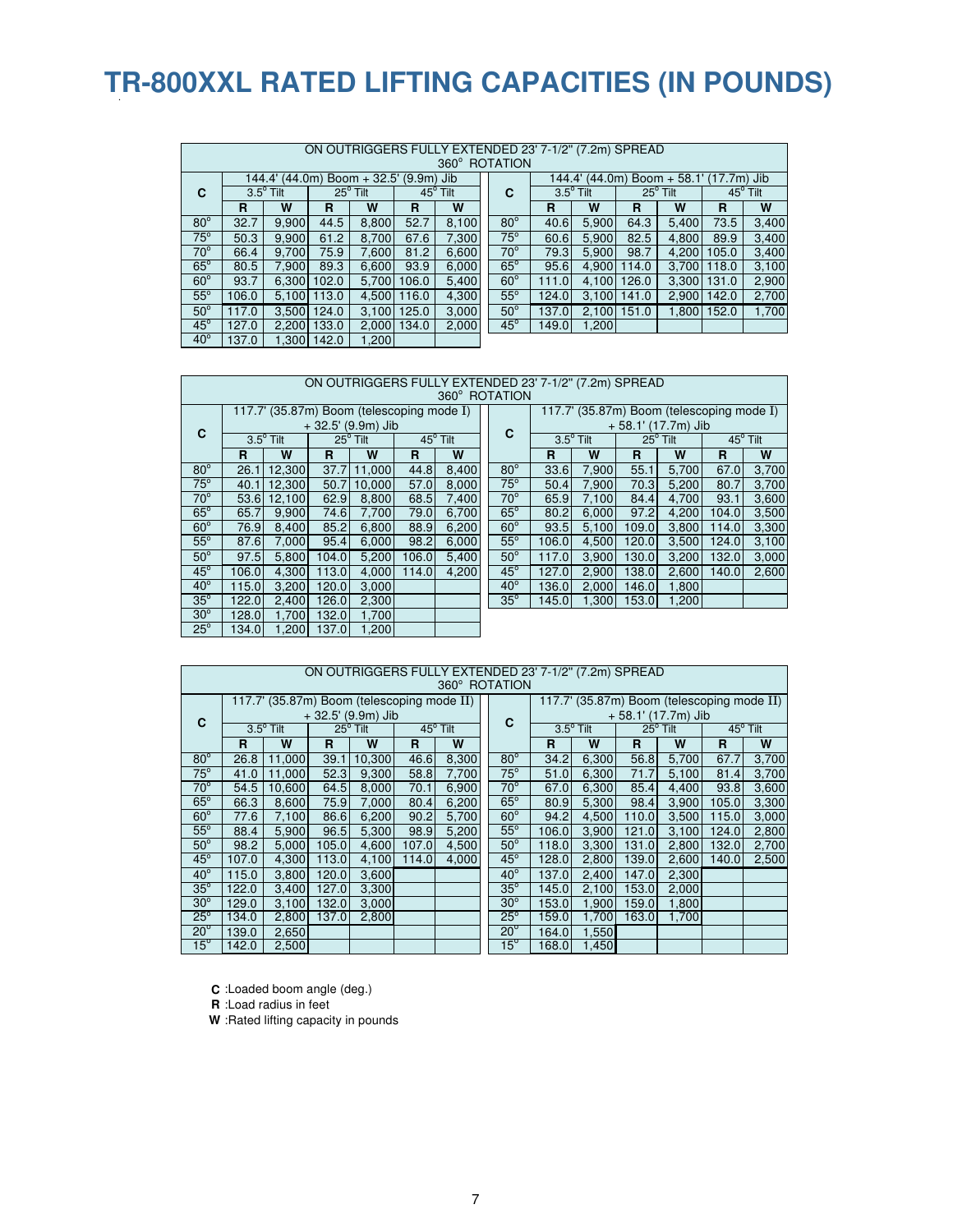|             |      |                                                                     |              |    |                |    |                |    |          |    |                            |    |          |    | ON OUTRIGGERS MID EXTENDED 21' 11-3/4" (6.7m) SPREAD |                |             |    |            |              |            |
|-------------|------|---------------------------------------------------------------------|--------------|----|----------------|----|----------------|----|----------|----|----------------------------|----|----------|----|------------------------------------------------------|----------------|-------------|----|------------|--------------|------------|
|             |      |                                                                     |              |    |                |    |                |    |          |    | 360° ROTATION              |    |          |    |                                                      |                |             |    |            |              |            |
|             | A    |                                                                     | 37.7'        |    | 51'            |    | 64.4' (19.62m) |    |          |    | 91' (27.75m)               |    |          |    | 117.7'                                               | (35.87m)       |             |    | 131'       |              | 144.4'     |
| B           |      | C                                                                   | (11.5m)      | C  | (15.56m)       | C  |                | C  |          | C  |                            | C  |          | C  |                                                      | $\overline{c}$ |             | C  | (39.93m)   | $\mathbf{C}$ | (44.0m)    |
|             | 10   | 68                                                                  | 160,000      | 75 | 103,600        | 78 | 88,100         | 78 | 44,000   |    |                            |    |          |    |                                                      |                |             |    |            |              |            |
|             | 12   | 65                                                                  | 125,000      | 72 | 103,600        | 76 | 88,100         | 76 | 44,000   |    |                            |    |          |    |                                                      |                |             |    |            |              |            |
|             | 15   | 60                                                                  | 108,000      | 69 | 103,600        | 73 | 88,100         | 73 | 44,000   | 79 | 44,000                     | 79 | 30,800   |    |                                                      |                |             |    |            |              |            |
|             | 20   | 50                                                                  | 78,400       | 63 | 77,800         | 69 | 71,900         | 69 | 44,000   | 76 | 44,000                     | 76 | 30,800   | 79 | 30,800                                               | 79             | 17,600      |    |            |              |            |
|             | 25   | 38                                                                  | 59,400       | 56 | 56,100         | 64 | 55,200         | 64 | 44,000   | 73 | 44,000                     | 73 | 30,800   | 77 | 30,800                                               | 77             | 17,600      | 79 | 17,600     | 80           | 17,600     |
|             | 30   | 21                                                                  | 40,300       | 48 | 39,200         | 59 | 38,400         | 59 | 44,000   | 70 | 39,000                     | 70 | 26,700   | 75 | 30,800                                               | 75             | 17,600      | 77 | 17,600     | 78           | 17,600     |
|             | 35   |                                                                     |              | 39 | 29,000         | 53 | 28,200         | 53 | 35,200   | 66 | 32,000                     | 66 | 23,200   | 72 | 28,200                                               | 72             | 17,600      | 75 | 17,600     | 76           | 17,600     |
|             | 40   |                                                                     |              | 28 | 22,200         | 47 | 21,400         | 47 | 27,600   | 63 | 24,900                     | 63 | 20,400   | 70 | 24,700                                               | 70             | 17,600      | 73 | 17,600     | 74           | 17,600     |
|             | 45   |                                                                     |              | 5  | 17,000         | 40 | 16,500         | 40 | 22,200   | 59 | 19,800                     | 59 | 18,200   | 67 | 21,800                                               | 67             | 16,400      | 71 | 17,600     | 73           | 17,600     |
|             | 50   |                                                                     |              |    |                | 32 | 12,800         | 32 | 18,000   | 55 | 15,900                     | 56 | 16,400   | 64 | 17,800                                               | 64             | 14,700      | 68 | 16,200     | 71           | 17,100     |
|             | 60   |                                                                     |              |    |                |    |                |    |          | 46 | 10,500                     | 47 | 14,500   | 59 | 11,900                                               | 59             | 11,900      | 63 | 13,300     | 66           | 12,800     |
|             | 70   |                                                                     |              |    |                |    |                |    |          | 36 | 6,800                      | 37 | 9,900    | 52 | 8,000                                                | 53             | 9,900       | 58 | 9,600      | 61           | 8,900      |
|             | 80   |                                                                     |              |    |                |    |                |    |          | 22 | 4,200                      | 24 | 7,100    | 45 | 5,200                                                | 46             | 7,800       | 52 | 6,800      | 56           | 6,100      |
|             | 90   |                                                                     |              |    |                |    |                |    |          |    |                            |    |          | 37 | 3,200                                                | 38             | 5,700       | 46 | 4,700      | 51           | 4,000      |
|             | 100  |                                                                     |              |    |                |    |                |    |          |    |                            |    |          | 27 | 1,600                                                | 28             | 4,100       | 39 | 3,100      | 45           | 2,400      |
|             | 110  |                                                                     |              |    |                |    |                |    |          |    |                            |    |          |    |                                                      | 13             | 2,800       | 30 | 1,900      | 39           | 1,200      |
| D           |      |                                                                     |              |    |                |    | $0^{\circ}$    |    |          |    |                            |    |          |    | $27^\circ$                                           |                | $0^{\circ}$ |    | $30^\circ$ |              | $39^\circ$ |
|             |      |                                                                     |              |    |                |    |                |    |          |    | Telescoping conditions (%) |    |          |    |                                                      |                |             |    |            |              |            |
| Telescoping | mode |                                                                     | I, II        |    | $\bf{I}$       |    | I              |    | $\rm II$ |    | I                          |    | $\rm II$ |    | I                                                    |                | $_{\rm II}$ |    | $\rm II$   |              | I, II      |
| 2nd boom    |      | $\mathbf{0}$<br>50<br>100<br>$\Omega$<br>$\mathbf{0}$<br>100<br>100 |              |    |                |    |                |    |          |    |                            |    |          |    | $\Omega$                                             |                | 50          |    | 100        |              |            |
| 3rd boom    |      |                                                                     | $\mathbf{0}$ |    | $\mathbf{0}$   |    | $\mathbf{0}$   |    | 33       |    | 33                         |    | 66       |    | 66                                                   |                | 100         |    | 100        |              | 100        |
| 4th boom    |      |                                                                     | $\mathbf{0}$ |    | $\overline{0}$ |    | $\mathbf{0}$   |    | 33       |    | 33                         |    | 66       |    | 66                                                   |                | 100         |    | 100        |              | 100        |
| Top boom    |      |                                                                     | $\mathbf{0}$ |    | $\overline{0}$ |    | $\mathbf{0}$   |    | 33       |    | 33                         |    | 66       |    | 66                                                   |                | 100         |    | 100        |              | 100        |

LIFTING CAPACITIES AT ZERO DEGREE BOOM ANGLE ON OUTRIGGERS MID EXTENDED

|  | 21' 11-3/4" (6.7m) SPREAD | 360° ROTATION |
|--|---------------------------|---------------|
|  |                           |               |

| л.                  |        | 37.7                      |   | 51       |   | 64.4'    |   | 64.4                     | 91                  |   |                                   |       | 117.7    |  |
|---------------------|--------|---------------------------|---|----------|---|----------|---|--------------------------|---------------------|---|-----------------------------------|-------|----------|--|
| $\mathbf{C}$        | Е<br>D | (11.5m)                   | в | (15.56m) | B | (19.62m) | B | (19.62m)                 | <b>B</b> $(27.75m)$ | B | $\left  (27.75 \text{m}) \right $ |       | (35.87m) |  |
| $n^{0}$             | 31.7   | $36,400$ 45.0 17,000 58.3 |   |          |   |          |   | $9,000$ 58.3 14,300 85.0 | $3,200$ 85.0        |   | 6,000                             | 111.6 | 2.500    |  |
| Telescoping<br>mode |        | 1, 11                     |   |          |   |          |   |                          |                     |   |                                   |       |          |  |

**A** :Boom length in feet

**B** :Load radius in feet

**C** :Loaded boom angle (deg.)

**D** :Minimum boom angle (deg.) for indicated length (no load)

NOTE: -The lifting capacity data stored in the LOAD MOMENT INDICATOR (AML-L) is based on the standard number of parts of line listed in the chart.

-Standard number of parts of line for outrigger operation should be according to the following table.

|                         |         | .                                                                                    |              |              |               |            |
|-------------------------|---------|--------------------------------------------------------------------------------------|--------------|--------------|---------------|------------|
| Boom Length in Feet     | 37.7'   | 37.7' to 51'                                                                         | 51' to 64.4' | 64.4' to 91' | 91' to 144.4' | Single top |
| (meters)                | (11.5m) | $(11.5m \text{ to } 15.56m)$ (15.56m to 19.62m) (19.62m to 27.75m) (27.75m to 44.0m) |              |              |               | Jib        |
| Number of parts of line | 15      | 12                                                                                   | 10           |              |               |            |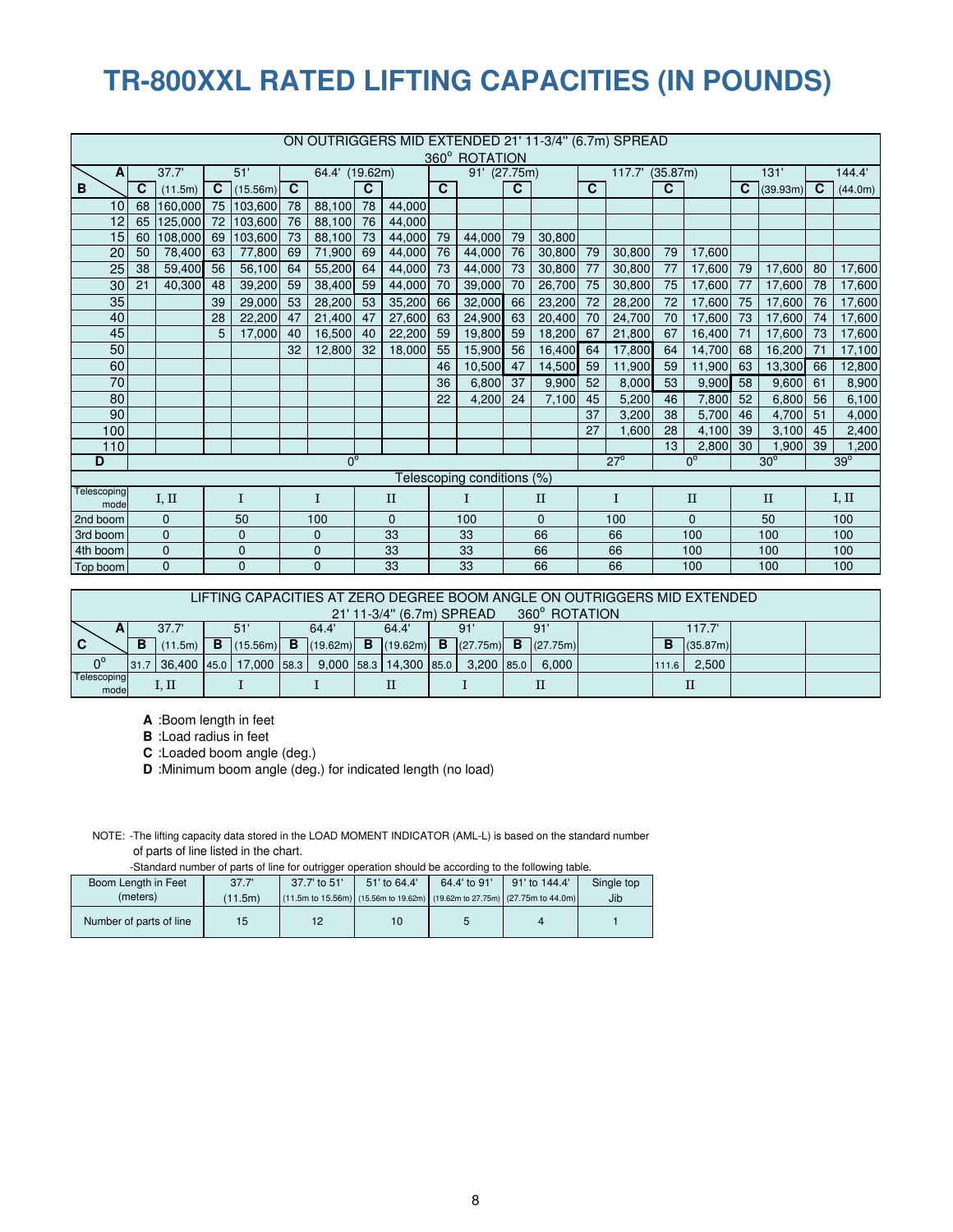|              |                                                          |                                                                                                          |       |                         |       | $360^\circ$ | <b>ROTATION</b> | ON OUTRIGGERS MID EXTENDED 21' 11-3/4" (6.7m) SPREAD |                  |       |                      |               |                 |  |  |
|--------------|----------------------------------------------------------|----------------------------------------------------------------------------------------------------------|-------|-------------------------|-------|-------------|-----------------|------------------------------------------------------|------------------|-------|----------------------|---------------|-----------------|--|--|
|              | 144.4'                                                   | (44.0m)                                                                                                  |       | Boom + 32.5' (9.9m) Jib |       |             |                 | 144.4'                                               |                  |       | (44.0m) Boom + 58.1' | $(17.7m)$ Jib |                 |  |  |
| C            |                                                          | $3.5^{\circ}$ Tilt                                                                                       |       | $25^\circ$ Tilt         |       | 45° Tilt    | C               |                                                      | $3.5^\circ$ Tilt |       | $25^\circ$ Tilt      |               | $45^\circ$ Tilt |  |  |
|              | W<br>W<br>W<br>W<br>W<br>w<br>R<br>R<br>R<br>R<br>R<br>R |                                                                                                          |       |                         |       |             |                 |                                                      |                  |       |                      |               |                 |  |  |
| $80^\circ$   | 32.7                                                     | $80^\circ$<br>8,100<br>3,400<br>52.7<br>73.5<br>9,900<br>8,800<br>5,900<br>64.3<br>44.5<br>40.6<br>5,400 |       |                         |       |             |                 |                                                      |                  |       |                      |               |                 |  |  |
| $75^\circ$   | 50.3                                                     | 9,900                                                                                                    | 61.2  | 8,700                   | 67.6  | 7,300       | $75^\circ$      | 60.6                                                 | 5,900            | 82.5  | 4,800                | 89.9          | 3,400           |  |  |
| $70^\circ$   | 66.4                                                     | 9,700                                                                                                    | 75.9  | 7,600                   | 81.2  | 6,600       | $70^{\circ}$    | 79.3                                                 | 5,900            | 98.7  | 4,200                | 105.0         | 3,400           |  |  |
| $65^\circ$   | 80.0                                                     | 7,200                                                                                                    | 89.3  | 6,600                   | 93.9  | 6,000       | $65^\circ$      | 95.6                                                 | 4,900            | 114.0 | 3,700                | 118.0         | 3,100           |  |  |
| $60^{\circ}$ | 92.4                                                     | 4,700                                                                                                    | 101.0 | 4,400                   | 105.0 | 4,100       | $60^{\circ}$    | 10.0                                                 | 3,400            | 127.0 | 2,800                | 130.0         | 2,500           |  |  |
| $55^\circ$   | 104.0                                                    | 2,900                                                                                                    | 112.0 | 2,700                   | 115.0 | 2,600       | $55^\circ$      | 23.0                                                 | 1.8001           | 138.0 | 1,500                | 141.0         | 1,400           |  |  |
| $50^\circ$   | 115.0                                                    | 0.600                                                                                                    | 122.0 | 1,500                   | 124.0 | .500        |                 |                                                      |                  |       |                      |               |                 |  |  |

|              |       |                    |       |                                           |        | ON OUTRIGGERS MID EXTENDED 21' 11-3/4" (6.7m) SPREAD | 360° ROTATION |        |                    |       |                                    |       |                 |
|--------------|-------|--------------------|-------|-------------------------------------------|--------|------------------------------------------------------|---------------|--------|--------------------|-------|------------------------------------|-------|-----------------|
|              |       |                    |       | 117.7' (35.87m) Boom (telescoping mode I) |        |                                                      |               | 117.7' |                    |       | (35.87m) Boom (telescoping mode I) |       |                 |
| C            |       |                    |       | $+32.5'$ (9.9m) Jib                       |        |                                                      | C             |        |                    |       | + 58.1' (17.7m) Jib                |       |                 |
|              |       | $3.5^{\circ}$ Tilt |       | $25^\circ$ Tilt                           |        | $45^\circ$ Tilt                                      |               |        | $3.5^{\circ}$ Tilt |       | $25^\circ$ Tilt                    |       | $45^\circ$ Tilt |
|              | R     | W                  | R     | W                                         | R.     | W                                                    |               | R      | W                  | R     | W                                  | R     | W               |
| $80^\circ$   | 26.1  | 12,300             | 37.7  | 11.000                                    | 44.8   | 8,400                                                | $80^\circ$    | 33.6   | 7.900              | 55.1  | 5.700                              | 67.0  | 3,700           |
| $75^\circ$   | 40.1  | 12.300             | 50.7  | 10.000                                    | 57.0   | 8.000                                                | $75^{\circ}$  | 50.4   | 7.900              | 70.3  | 5.200                              | 80.7  | 3.700           |
| $70^\circ$   | 53.6  | 12.100             | 62.9  | 8.800                                     | 68.5   | 7,400                                                | $70^{\circ}$  | 65.9   | 7.100              | 84.4  | 4.700                              | 93.1  | 3,600           |
| $65^\circ$   | 65.7  | 9.900              | 74.6  | 7.700                                     | 79.0   | 6,700                                                | $65^\circ$    | 80.2   | 6.000              | 97.2  | 4,200                              | 104.0 | 3,500           |
| $60^\circ$   | 76.9  | 8.100              | 85.2  | 6,800                                     | 88.9   | 6,200                                                | $60^\circ$    | 93.5   | 5.100              | 09.0  | 3,800                              | 114.0 | 3,300           |
| $55^\circ$   | 87.2  | 5.700              | 94.8  | 5.100                                     | 97.7   | 4.700                                                | $55^\circ$    | 105.0  | 3.800              | 120.0 | 3.300                              | 124.0 | 3.000           |
| $50^\circ$   | 96.8  | 3.900              | 104.0 | 3.500                                     | 106.0l | 3.400                                                | $50^\circ$    | 116.0  | 2.500              | 129.0 | 2.100                              | 132.0 | 2,000           |
| $45^\circ$   | 106.0 | 2.600              | 112.0 | 2.300                                     | 113.0  | 2.300                                                | $45^\circ$    | 126.0  | 1.400              | 38.0  | 1,300                              | 139.0 | 1,200           |
| $40^{\circ}$ | 114.0 | 1.6001             | 119.0 | 1.400                                     |        |                                                      |               |        |                    |       |                                    |       |                 |

#### ON OUTRIGGERS MID EXTENDED 21' 11-3/4'' (6.7m) SPREAD

|              |       |                                            |       |                    |       | 360° ROTATION   |              |       |                          |                 |                |
|--------------|-------|--------------------------------------------|-------|--------------------|-------|-----------------|--------------|-------|--------------------------|-----------------|----------------|
|              |       | 117.7' (35.87m) Boom (telescoping mode II) |       |                    |       |                 |              |       | 117.7' (35.87m) Boom (te |                 |                |
| C            |       |                                            |       | + 32.5' (9.9m) Jib |       |                 | C            |       |                          | $+58.1'$ (17.7) |                |
|              |       | $3.5^{\circ}$ Tilt                         |       | $25^\circ$ Tilt    |       | $45^\circ$ Tilt |              |       | $3.5^\circ$ Tilt         | $25^\circ$ Tilt |                |
|              | R     | W                                          | R     | W                  | R     | W               |              | R     | W                        | R               |                |
| $80^\circ$   | 26.8  | 11,000                                     | 39.1  | 10,300             | 46.6  | 8,300           | $80^\circ$   | 34.2  | 6,300                    | 56.8            | 5              |
| $75^\circ$   | 41.0  | 11,000                                     | 52.3  | 9,300              | 58.8  | 7,700           | $75^\circ$   | 51.0  | 6,300                    | 71.7            | 5              |
| $70^\circ$   | 54.5  | 10,600                                     | 64.5  | 8,000              | 70.1  | 6,900           | $70^\circ$   | 67.0  | 6,300                    | 85.4            | $\overline{4}$ |
| $65^\circ$   | 66.3  | 8,600                                      | 75.9  | 7,000              | 80.4  | 6,200           | $65^\circ$   | 80.9  | 5,300                    | 98.4            | 3              |
| $60^\circ$   | 77.6  | 7.100                                      | 86.6  | 6,200              | 90.2  | 5,700           | $60^\circ$   | 94.2  | 4.500                    | 110.0           | 3              |
| $55^\circ$   | 88.4  | 5,900                                      | 96.5  | 5,300              | 98.9  | 5,200           | $55^{\circ}$ | 106.0 | 3,900                    | 121.0           | 3              |
| $50^\circ$   | 98.2  | 5,000                                      | 105.0 | 4,600              | 107.0 | 4,500           | $50^\circ$   | 118.0 | 3,300                    | 131.0           | $\overline{c}$ |
| $45^\circ$   | 107.0 | 4,300                                      | 113.0 | 4,100              | 114.0 | 4,000           | $45^\circ$   | 128.0 | 2,800                    | 139.0           | $\overline{2}$ |
| $40^{\circ}$ | 115.0 | 3,400                                      | 120.0 | 3,300              |       |                 | $40^{\circ}$ | 137.0 | 2,100                    | 146.0           | $\overline{2}$ |
| $35^\circ$   | 122.0 | 2,700                                      | 126.0 | 2,600              |       |                 | $35^\circ$   | 145.0 | 1,500                    | 153.0           | $\mathbf{1}$   |
| $30^\circ$   | 128.0 | 2,100                                      | 132.0 | 2,100              |       |                 | $30^\circ$   | 152.0 | 1,100                    |                 |                |
| $25^\circ$   | 134.0 | 1,700                                      | 137.0 | 1,700              |       |                 |              |       |                          |                 |                |
| $20^{\circ}$ | 138.0 | 1,400                                      |       |                    |       |                 |              |       |                          |                 |                |
| $15^{\circ}$ | 142.0 | 1,200                                      |       |                    |       |                 |              |       |                          |                 |                |

|                 |                                           |       |                     |       | $360^\circ$     | <b>ROTATION</b> |                    |                                            |       |                      |                 |       |
|-----------------|-------------------------------------------|-------|---------------------|-------|-----------------|-----------------|--------------------|--------------------------------------------|-------|----------------------|-----------------|-------|
|                 | 17.7' (35.87m) Boom (telescoping mode II) |       |                     |       |                 |                 |                    | 117.7' (35.87m) Boom (telescoping mode II) |       |                      |                 |       |
|                 |                                           |       | $+32.5'$ (9.9m) Jib |       |                 | C               |                    |                                            |       | $+58.1'$ (17.7m) Jib |                 |       |
|                 | $3.5^\circ$ Tilt                          |       | $25^\circ$ Tilt     |       | $45^\circ$ Tilt |                 | $3.5^{\circ}$ Tilt |                                            |       | $25^\circ$ Tilt      | $45^\circ$ Tilt |       |
| R               | W                                         | R     | W                   | R     | W               |                 | R                  | W                                          | R     | W                    | R               | W     |
| .8 <sup>2</sup> | 11.000                                    | 39.1  | 0.300               | 46.6  | 8.300           | $80^\circ$      | 34.2               | 6.300                                      | 56.8  | 5.700                | 67.7            | 3.700 |
| 1.0             | 11.000                                    | 52.3  | 9.300               | 58.8  | 7,700           | $75^\circ$      | 51.0               | 6,300                                      | 71.7  | 5.100                | 81.4            | 3,700 |
| 54.5            | 10.600                                    | 64.5  | 8.000               | 70.1  | 6,900           | $70^\circ$      | 67.0               | 6,300                                      | 85.4  | 4.400                | 93.8            | 3,600 |
| 6.3             | 8,600                                     | 75.9  | 7.000               | 80.4  | 6,200           | $65^\circ$      | 80.9               | 5,300                                      | 98.4  | 3,900                | 105.0           | 3,300 |
| 7.6             | 7,100                                     | 86.6  | 6,200               | 90.2  | 5,700           | $60^\circ$      | 94.2               | 4,500                                      | 110.0 | 3,500                | 115.0           | 3,000 |
| 8.4             | 5,900                                     | 96.5  | 5,300               | 98.9  | 5,200           | $55^\circ$      | 106.0              | 3,900                                      | 121.0 | 3,100                | 124.0           | 2,800 |
| 8.2             | 5,000                                     | 105.0 | 4.600               | 107.0 | 4,500           | $50^\circ$      | 118.0              | 3.300                                      | 131.0 | 2,800                | 32.0            | 2,700 |
| 7.0             | 4,300                                     | 113.0 | 4,100               | 114.0 | 4,000           | $45^\circ$      | 128.0              | 2,800                                      | 139.0 | 2,600                | 140.0           | 2,500 |
| 5.0             | 3.400                                     | 120.0 | 3,300               |       |                 | $40^{\circ}$    | 137.0              | 2,100                                      | 146.0 | 2,000                |                 |       |
| 2.0             | 2,700                                     | 126.0 | 2,600               |       |                 | $35^\circ$      | 145.0              | 1,500                                      | 153.0 | 1,400                |                 |       |
| 0.82            | 2,100                                     | 132.0 | 2,100               |       |                 | $30^\circ$      | 152.0              | 1,100                                      |       |                      |                 |       |
| $\sim$          | 1700                                      | 1070  | $-700$              |       |                 |                 |                    |                                            |       |                      |                 |       |

**C** :Loaded boom angle (deg.)

**R** :Load radius in feet

**W** :Rated lifting capacity in pounds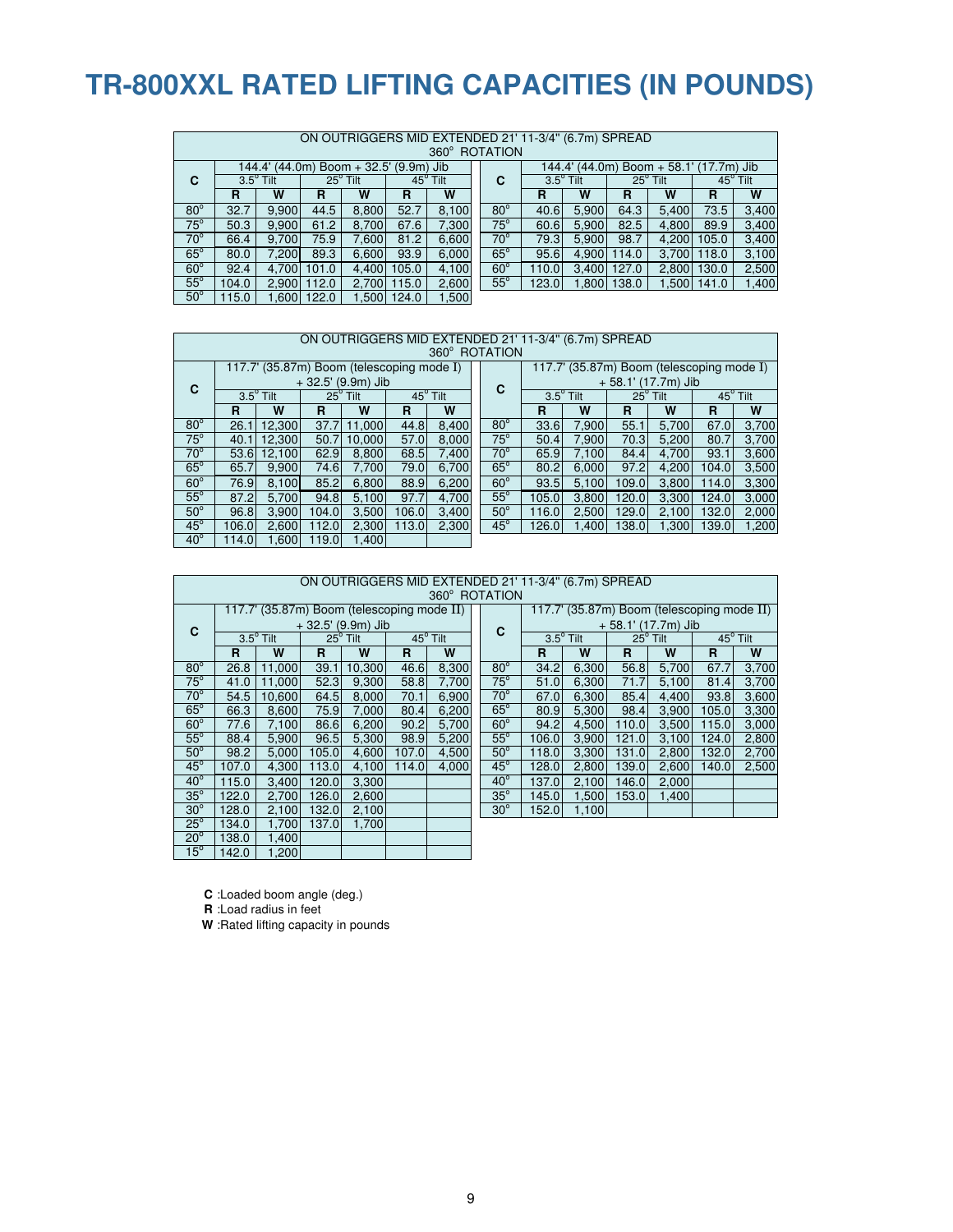|                     |                 |                                                                            |    |              |              |                |    |         |    | ON OUTRIGGERS MID EXTENDED 18' 1/2" (5.5m) SPREAD |    |           |    |              |          |              |    |              |    |            |
|---------------------|-----------------|----------------------------------------------------------------------------|----|--------------|--------------|----------------|----|---------|----|---------------------------------------------------|----|-----------|----|--------------|----------|--------------|----|--------------|----|------------|
|                     |                 |                                                                            |    |              |              |                |    |         |    | 360° ROTATION                                     |    |           |    |              |          |              |    |              |    |            |
|                     | A               | 37.7'                                                                      |    | 51'          |              | 64.4' (19.62m) |    |         |    | 91' (27.75m)                                      |    |           |    | 117.7'       | (35.87m) |              |    | 131'         |    | 144.4'     |
| B                   | C               | (11.5m)                                                                    | C  | (15.56m)     | $\mathbf{C}$ |                | C  |         | C  |                                                   | C  |           | C  |              | C        |              | C  | (39.93m)     | C  | (44.0m)    |
|                     | 68<br>10        | 160,000                                                                    |    | 75 103,600   | 78           | 88,100         | 78 | 44.000  |    |                                                   |    |           |    |              |          |              |    |              |    |            |
|                     | 12              | 65 125,000                                                                 | 72 | 103,600      | 76           | 88,100         | 76 | 44,000  |    |                                                   |    |           |    |              |          |              |    |              |    |            |
|                     | 15              | 60 108,000                                                                 |    | 69 103,600   | 73           | 88,100         | 73 | 44,000  | 79 | 44,000                                            | 79 | 30,800    |    |              |          |              |    |              |    |            |
| 20                  | 50              | 64,600                                                                     | 62 | 62,400       | 69           | 61,500         | 69 | 44,000  | 76 | 44,000                                            | 76 | 30,800    | 79 | 30,800       | 79       | 17,600       |    |              |    |            |
| 25                  | 38              | 42,600                                                                     | 56 | 41,400       | 64           | 40,600         | 64 | 44,000  | 73 | 43,500                                            | 73 | 30,800    | 77 | 30,800       | 77       | 17,600       | 79 | 17,600       | 80 | 17,600     |
| 30                  | 21              | 29,100                                                                     | 48 | 30,300       | 59           | 28,200         | 59 | 34,200  | 70 | 31,600                                            | 70 | 26,700    | 75 | 30,800       | 75       | 17,600       | 77 | 17,600       | 78 | 17,600     |
|                     | 35              |                                                                            | 39 | 21,100       | 53           | 20,300         | 53 | 26,100  | 66 | 23,700                                            | 66 | 23,200 72 |    | 26,100       | 72       | 17,600       | 75 | 17,600       | 76 | 17,600     |
|                     | 40              |                                                                            | 28 | 15,700       | 47           | 15,000         | 47 | 20,500  | 62 | 18,200                                            | 63 | 20,400    | 70 | 20,300       | 70       | 17,600       | 73 | 17,600       | 74 | 17,600     |
|                     | 45              |                                                                            | 5  | 11,600       | 40           | 11,000         | 40 | 16,300  | 59 | 14,200                                            | 59 | 18,000    | 67 | 16,100       | 67       | 16,400       | 71 | 17,600       | 73 | 16,900     |
|                     | 50              |                                                                            |    |              | 32           | 8,000          | 32 | 13,100  | 55 | 11,100                                            | 55 | 14,700    | 64 | 12,800       | 64       | 14,700       | 68 | 14,700       | 70 | 13,600     |
|                     | 60              |                                                                            |    |              |              |                |    |         | 46 | 6,600                                             | 46 | 10,000    | 58 | 8,100        | 59       | 10,900       | 63 | 9,900        | 66 | 8,900      |
|                     | $\overline{70}$ |                                                                            |    |              |              |                |    |         | 36 | 3,500                                             | 36 | 6,800     | 52 | 4,900        | 52       | 7,600        | 57 | 6,700        | 61 | 5,700      |
|                     | 80              |                                                                            |    |              |              |                |    |         | 21 | 1,400                                             | 23 | 4,600     | 45 | 2,700        | 45       | 5,300        | 52 | 4,300        | 56 | 3,500      |
|                     | 90              |                                                                            |    |              |              |                |    |         |    |                                                   |    |           |    |              | 37       | 3,500        | 45 | 2,600        | 50 | 1,800      |
| 100                 |                 |                                                                            |    |              |              |                |    |         |    |                                                   |    |           |    |              | 27       | 2,200        | 38 | 1,200        |    |            |
| 110                 |                 |                                                                            |    |              |              |                |    |         |    |                                                   |    |           |    |              | 12       | 1,100        |    |              |    |            |
| D                   |                 |                                                                            |    |              |              | $0^{\circ}$    |    |         |    |                                                   |    |           |    | $41^{\circ}$ |          | $12^{\circ}$ |    | $38^\circ$   |    | $50^\circ$ |
|                     |                 |                                                                            |    |              |              |                |    |         |    | Telescoping conditions (%)                        |    |           |    |              |          |              |    |              |    |            |
| Telescoping<br>mode |                 | I, II                                                                      |    | L            |              | T              |    | $_{II}$ |    | $\mathbf{I}$                                      |    | $\rm II$  |    | T            |          | $\mathbf{I}$ |    | $\mathbf{H}$ |    | I, II      |
| 2nd boom            |                 | $\Omega$<br>0<br>50<br>100<br>$\mathbf{0}$<br>100<br>$\Omega$<br>100<br>50 |    |              |              |                |    |         |    |                                                   |    |           |    |              |          | 100          |    |              |    |            |
| 3rd boom            |                 | $\mathbf{0}$                                                               |    | $\mathbf{0}$ |              | $\mathbf{0}$   |    | 33      |    | 33                                                |    | 66        |    | 66           |          | 100          |    | 100          |    | 100        |
| 4th boom            |                 | $\mathbf{0}$                                                               |    | $\mathbf{0}$ |              | $\mathbf{0}$   |    | 33      |    | 33                                                |    | 66        |    | 66           |          | 100          |    | 100          |    | 100        |
| Top boom            |                 | 0                                                                          |    | $\mathbf{0}$ |              | $\mathbf{0}$   |    | 33      |    | 33                                                |    | 66        |    | 66           |          | 100          |    | 100          |    | 100        |

LIFTING CAPACITIES AT ZERO DEGREE BOOM ANGLE ON OUTRIGGERS MID EXTENDED

|                     |   |                                        |                                                                                         |      | 18' 1/2" (5.5m) SPREAD  |     | 360° ROTATION       |  |  |
|---------------------|---|----------------------------------------|-----------------------------------------------------------------------------------------|------|-------------------------|-----|---------------------|--|--|
| n                   |   | 37.7'                                  | 51'                                                                                     | 64.4 | 64.4'                   | 91' | 91'                 |  |  |
| C                   | в | (11.5m)                                | <b>B</b> $ (15.56m) $ <b>B</b> $ (19.62m) $ <b>B</b> $ (19.62m) $ <b>B</b> $ (27.75m) $ |      |                         |     | <b>B</b> $(27.75m)$ |  |  |
| $n^{0}$             |   | $31.7$   26,400   45.0   11,600   58.3 |                                                                                         |      | $5,000$ 58.3 9,700 85.0 |     | 1,100 85.0 3,700    |  |  |
| Telescoping<br>mode |   | I, II                                  |                                                                                         |      |                         |     |                     |  |  |

**A** :Boom length in feet

**B** :Load radius in feet

**C** :Loaded boom angle (deg.)

**D** :Minimum boom angle (deg.) for indicated length (no load)

NOTE: -The lifting capacity data stored in the LOAD MOMENT INDICATOR (AML-L) is based on the standard number of parts of line listed in the chart.

-Standard number of parts of line for outrigger operation should be according to the following table.

|                         |         | . .          |              |              |                                                                                      |            |
|-------------------------|---------|--------------|--------------|--------------|--------------------------------------------------------------------------------------|------------|
| Boom Length in Feet     | 37.7'   | 37.7' to 51' | 51' to 64.4' | 64.4' to 91' | 91' to 144.4'                                                                        | Single top |
| (meters)                | (11.5m) |              |              |              | $(11.5m \text{ to } 15.56m)$ (15.56m to 19.62m) (19.62m to 27.75m) (27.75m to 44.0m) | Jib        |
| Number of parts of line | 15      | 12           | 10           |              |                                                                                      |            |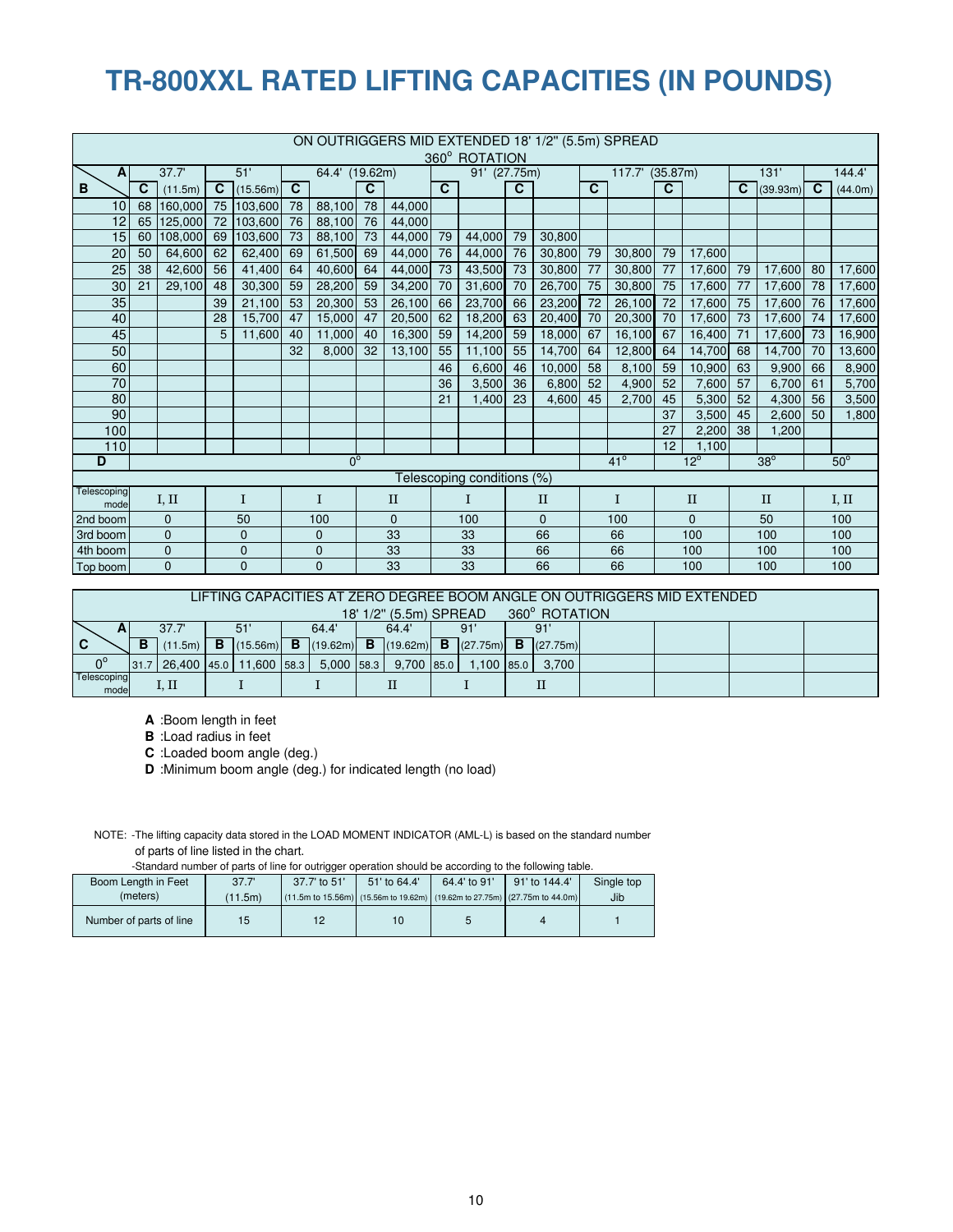|            | ON OUTRIGGERS MID EXTENDED 18' 1/2" (5.5m) SPREAD |                  |              |                                        |             |                   |  |              |       |                  |             |                                         |             |                   |
|------------|---------------------------------------------------|------------------|--------------|----------------------------------------|-------------|-------------------|--|--------------|-------|------------------|-------------|-----------------------------------------|-------------|-------------------|
|            |                                                   |                  |              |                                        |             | 360° ROTATION     |  |              |       |                  |             |                                         |             |                   |
|            |                                                   |                  |              | 144.4' (44.0m) Boom + 32.5' (9.9m) Jib |             |                   |  |              |       |                  |             | 144.4' (44.0m) Boom + 58.1' (17.7m) Jib |             |                   |
| С          |                                                   | $3.5^\circ$ Tilt |              | $25^{\circ}$ Tilt                      |             | $45^{\circ}$ Tilt |  | С            |       | $3.5^\circ$ Tilt |             | $25^{\circ}$ Tilt                       |             | $45^{\circ}$ Tilt |
|            | R                                                 | w                | R            | W                                      | R           | W                 |  |              | R     | W                | R           | W                                       | R           | W                 |
| $80^\circ$ | 32.7                                              | 9.900            | 44.5         | 8,800                                  | 52.7        | 8,100             |  | $80^\circ$   | 40.6  | 5,900            | 64.3        | 5.400                                   | 73.5        | 3,400             |
| $75^\circ$ | 50.3                                              | 9.900            | 61.2         | 8,700                                  | 67.6        | 7,300             |  | $75^\circ$   | 60.6  | 5.900            | 82.5        | 4.800                                   | 89.9        | 3,400             |
| $70^\circ$ | 65.3                                              | 8.000            | 75.0         | 6,700                                  | 80.9        | 6,300             |  | $70^{\circ}$ | 78.6  | 5,400            | 98.7        |                                         | 4.200 105.0 | 3,400             |
| $65^\circ$ | 78.3                                              | 5.000            | 87.5         | 4,100                                  | 92.5        | 4,000             |  | $65^\circ$   | 93.2  | 3,100            | 112.0       |                                         | 2,000 117.0 | 2,400             |
| $60^\circ$ | 90.9                                              | 2.800            | 99.2         | 2,300                                  | 103.0       | 2,300             |  | $60^\circ$   | 107.0 |                  | 1,500 125.0 |                                         | 1,300 129.0 | 1,100             |
| $55^\circ$ | 102.0                                             |                  | 1.300 1111.0 |                                        | 1,100 114.0 | 1,100             |  |              |       |                  |             |                                         |             |                   |

|            | ON OUTRIGGERS MID EXTENDED 18' 1/2" (5.5m) SPREAD        |                                           |       |        |       |               |  |              |       |                    |       |                                           |       |                   |
|------------|----------------------------------------------------------|-------------------------------------------|-------|--------|-------|---------------|--|--------------|-------|--------------------|-------|-------------------------------------------|-------|-------------------|
|            |                                                          |                                           |       |        |       | 360° ROTATION |  |              |       |                    |       |                                           |       |                   |
|            |                                                          | 117.7' (35.87m) Boom (telescoping mode I) |       |        |       |               |  |              |       |                    |       | 117.7' (35.87m) Boom (telescoping mode I) |       |                   |
|            | + 32.5' (9.9m) Jib                                       |                                           |       |        |       |               |  |              |       |                    |       | $+58.1'$ (17.7m) Jib                      |       |                   |
| C          | $3.5^{\circ}$ Tilt<br>$45^\circ$ Tilt<br>$25^\circ$ Tilt |                                           |       |        |       |               |  | C            |       | $3.5^{\circ}$ Tilt |       | $25^\circ$ Tilt                           |       | $45^{\circ}$ Tilt |
|            | R                                                        | w                                         | R     | w      | R     | W             |  |              | R     | W                  | R     | w                                         | R     | w                 |
| $80^\circ$ | 26.1                                                     | 12,300                                    | 37.7  | 11,000 | 44.8  | 8,400         |  | $80^\circ$   | 33.6  | 7.900              | 55.1  | 5,700                                     | 67.0  | 3,700             |
| $75^\circ$ | 40.1                                                     | 12,300                                    | 50.7  | 10.000 | 57.0  | 8,000         |  | $75^\circ$   | 50.4  | 7.900              | 70.3  | 5,200                                     | 80.7  | 3,700             |
| $70^\circ$ | 53.1                                                     | 11.000                                    | 62.9  | 8,800  | 68.5  | 7,400         |  | $70^{\circ}$ | 65.9  | 7,100              | 84.4  | 4.700                                     | 93.1  | 3,600             |
| $65^\circ$ | 65.0                                                     | 8,100                                     | 74.41 | 7,300  | 78.91 | 6,200         |  | $65^\circ$   | 79.9  | 5,700              | 97.2  | 4,200                                     | 104.0 | 3,500             |
| $60^\circ$ | 75.6                                                     | 5.300                                     | 84.4  | 4,800  | 88.4  | 4,200         |  | $60^\circ$   | 92.0  | 3,500              | 108.0 | 3,000                                     | 114.0 | 2,600             |
| $55^\circ$ | 86.2                                                     | 3,300                                     | 94.0  | 3,000  | 97.2  | 2,700         |  | $55^\circ$   | 104.0 | 1,900              | 119.0 | 1,700                                     | 123.0 | 1,500             |
| $50^\circ$ | 95.8                                                     | 1.800                                     | 103.0 | 1.700  | 105.0 | 1,600         |  |              |       |                    |       |                                           |       |                   |

|            | ON OUTRIGGERS MID EXTENDED 18' 1/2" (5.5m) SPREAD |                                                            |                                            |       |                    |       |               |            |  |       |                  |                 |                                            |       |                 |
|------------|---------------------------------------------------|------------------------------------------------------------|--------------------------------------------|-------|--------------------|-------|---------------|------------|--|-------|------------------|-----------------|--------------------------------------------|-------|-----------------|
|            |                                                   |                                                            |                                            |       |                    |       | 360° ROTATION |            |  |       |                  |                 |                                            |       |                 |
|            |                                                   |                                                            | 117.7' (35.87m) Boom (telescoping mode II) |       |                    |       |               |            |  |       |                  |                 | 117.7' (35.87m) Boom (telescoping mode II) |       |                 |
|            |                                                   |                                                            |                                            |       | + 32.5' (9.9m) Jib |       |               |            |  |       |                  |                 | $+58.1'$ (17.7m) Jib                       |       |                 |
| C          |                                                   | $3.5^{\circ}$ Tilt<br>$25^\circ$ Tilt<br>$45^{\circ}$ Tilt |                                            |       |                    |       |               | C          |  |       | $3.5^\circ$ Tilt |                 | $25^\circ$ Tilt                            |       | $45^\circ$ Tilt |
|            |                                                   | R                                                          | W                                          | R     | W                  | R     | W             |            |  | R     | w                | R               | W                                          | R     | w               |
| $80^\circ$ |                                                   | 26.8                                                       | 11.000                                     | 39.1  | 10.300             | 46.6  | 8.300         | $80^\circ$ |  | 34.2  | 6.300            | 56.8            | 5.700                                      | 67.7  | 3,700           |
| $75^\circ$ |                                                   | 41.0                                                       | 11.000                                     | 52.3  | 9,300              | 58.8  | 7.700         | $75^\circ$ |  | 51.0  | 6,300            | 71.7            | 5.100                                      | 81.4  | 3,700           |
| $70^\circ$ |                                                   | 54.5                                                       | 10.600                                     | 64.5  | 8.000              | 70.1  | 6.900         | $70^\circ$ |  | 67.0  | 6.300            | 85.4            | 4.400                                      | 93.8  | 3,600           |
| $65^\circ$ |                                                   | 66.3                                                       | 8,600                                      | 75.9  | 7.000              | 80.4  | 6,200         | $65^\circ$ |  | 80.9  | 5.300            | 98.4            | 3.900                                      | 105.0 | 3,300           |
| $60^\circ$ |                                                   | 77.5                                                       | 7,000                                      | 86.6  | 6,200              | 90.2  | 5,700         | $60^\circ$ |  | 94.2  | 4,500            | 110.0           | 3,500                                      | 115.0 | 3,000           |
| $55^\circ$ |                                                   | 87.8                                                       | 5.000                                      | 96.0  | 4.700              | 98.5  | 4,300         | $55^\circ$ |  | 106.0 | 3,500            | 121<br>$\Omega$ | 3,000                                      | 124.0 | 2,700           |
| $50^\circ$ |                                                   | 97.4                                                       | 3.600                                      | 104.0 | 3.400              | 106.0 | 3,200         | $50^\circ$ |  | 117.0 | 2.300            | 130.0           | 2.000                                      | 132.0 | 1,800           |
| $45^\circ$ |                                                   | 106.0                                                      | 2,500                                      | 112.0 | 2,500              | 114.0 | 2.300         | $45^\circ$ |  | 127.0 | 1.500            | 138.0           | 1,300                                      | 139.0 | 1,200           |
| $40^\circ$ |                                                   | 114.0                                                      | 1,700                                      | 119.0 | 1.700              |       |               |            |  |       |                  |                 |                                            |       |                 |
| $35^\circ$ |                                                   | 121.0                                                      | 1.200                                      | 126.0 | 1.100              |       |               |            |  |       |                  |                 |                                            |       |                 |

**C** :Loaded boom angle (deg.)

**R** :Load radius in feet

**W** :Rated lifting capacity in pounds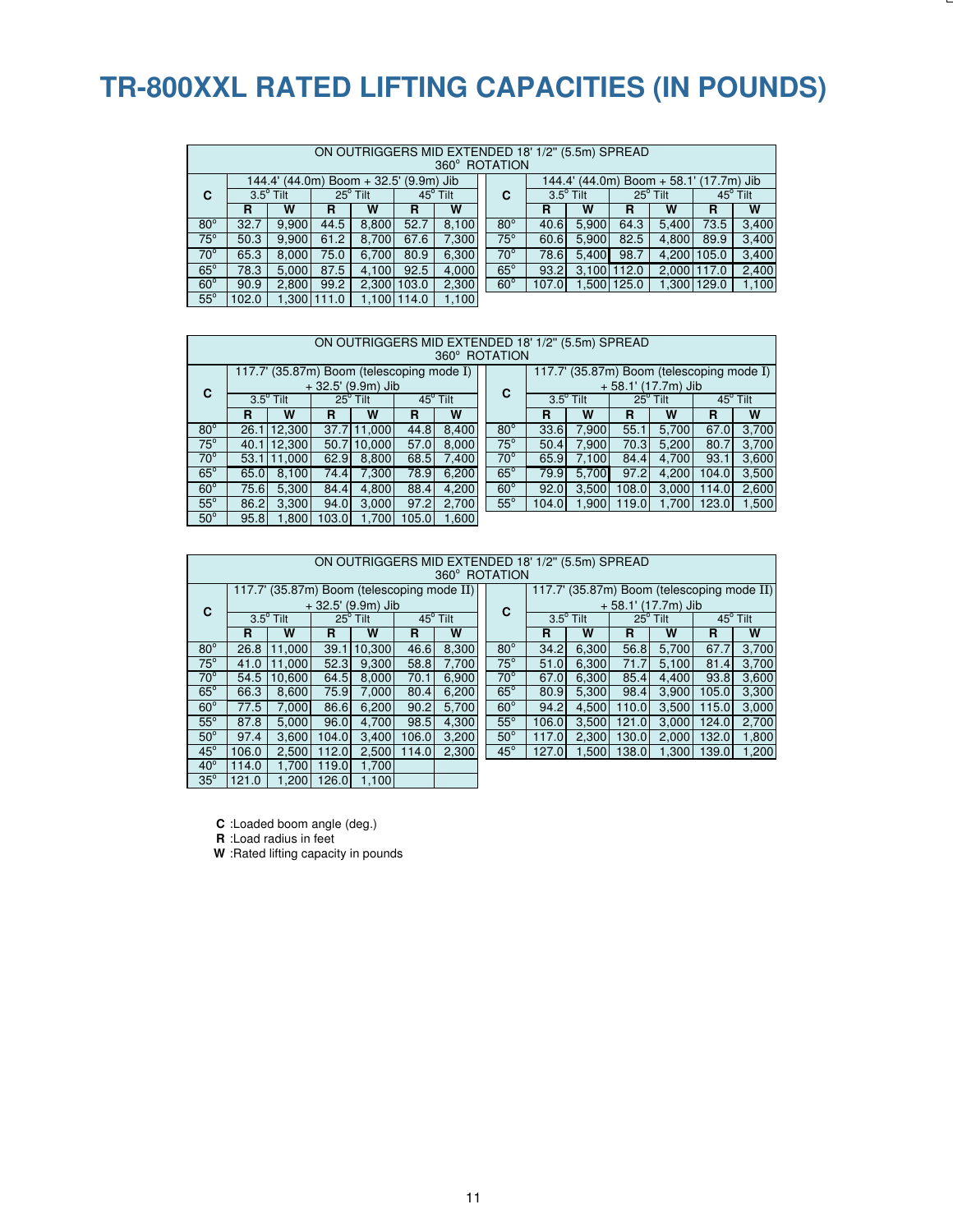|   | ON OUTRIGGERS MIN EXTENDED 9' 2-1/2" (2.8m) SPREAD |                             |              |             |                  |    |                |          |             |                |                            |          |            |              |            |          |              |    |              |    |            |
|---|----------------------------------------------------|-----------------------------|--------------|-------------|------------------|----|----------------|----------|-------------|----------------|----------------------------|----------|------------|--------------|------------|----------|--------------|----|--------------|----|------------|
|   |                                                    |                             |              |             |                  |    |                |          |             |                | 360° ROTATION              |          |            |              |            |          |              |    |              |    |            |
|   | A                                                  |                             | 37.7'        |             | 51'              |    | 64.4' (19.62m) |          |             |                | 91' (27.75m)               |          |            |              | 117.7'     | (35.87m) |              |    | 131'         |    | 144.4'     |
| B |                                                    | $\overline{c}$              | (11.5m)      |             | $C$ (15.56m) $C$ |    |                | C        |             | $\overline{c}$ |                            | C        |            | C            |            | C.       |              | C. | (39.93m)     | C  | (44.0m)    |
|   | 10                                                 |                             | 68 84,100    |             | 75 77,900        |    | 78 76,000      |          | 78 44,000   |                |                            |          |            |              |            |          |              |    |              |    |            |
|   | 12                                                 |                             | 65 62,000    | 72          | 58,200           |    | 76 56,800      |          | 76 44,000   |                |                            |          |            |              |            |          |              |    |              |    |            |
|   | 15                                                 |                             | 60 42,400    | 68          | 40,000           | 73 | 39,000         | 73       | 43,800      | 79             | 41,700                     |          | 79 30,800  |              |            |          |              |    |              |    |            |
|   | 20                                                 |                             | 50 25,700    | 62          | 23,900           | 69 | 23,200         | 69       | 28,700      | 76             | 26,600                     | 76       | 30,500     | 79           | 28,400     | 79       | 17,600       |    |              |    |            |
|   | 25                                                 | 38 <sup>1</sup>             | 16,800       | 55          | 15,300           | 64 | 14,600         | 64       | 19,900      | 72             | 17,800                     | 72       | 21,600     | 77           | 19,500     | 77       | 17,600       | 79 | 17,600       | 80 | 17,600     |
|   | 30                                                 |                             | 21 11,000    | 48          | 9,900            | 59 | 9,200          | 58       | 14,300      | 69             | 12,400                     | 69       | 15,900     | 74           | 13,900     | 75       | 16,600       | 77 | 15,700       | 78 | 14,900     |
|   | 35                                                 |                             |              | 39          | 6,200            | 53 | 5,500          | 53       | 10,400      | 65             | 8,600                      | 66       | 11,900     | 72           | 9,900      | 72       | 12,700       | 74 | 11,800       | 76 | 11,000     |
|   | 40                                                 |                             |              | 28          | 3,400            | 47 | 2,800          | 47       | 7,400       | 62             | 5,600                      | 62       | 8,900      | 69           | 6,900      | 69       | 9,600        | 72 | 8,700        | 74 | 7,900      |
|   | 45                                                 |                             |              | 5           | 1,300            |    |                | 40       | 5,200       | 58             | 3,400                      | 58       | 6,700      | 66           | 4,700      | 66       | 7,300        | 69 | 6,400        | 71 | 5,700      |
|   | 50                                                 |                             |              |             |                  |    |                | 32       | 3,400       | 54             | 1,700                      | 54       | 4,900      | 63           | 2,900      | 64       | 5,600        | 67 | 4,700        | 69 | 3,900      |
|   | 60                                                 |                             |              |             |                  |    |                |          |             |                |                            | 45       | 2,300      |              |            | 58       | 3,000        | 62 | 2,100        | 65 | 1,300      |
|   | $\overline{70}$                                    |                             |              |             |                  |    |                |          |             |                |                            |          |            |              |            | 51       | 1,200        |    |              |    |            |
|   | D                                                  |                             |              | $0^{\circ}$ |                  |    | $44^\circ$     |          | $0^{\circ}$ |                | $54^\circ$                 |          | $43^\circ$ |              | $61^\circ$ |          | $51^{\circ}$ |    | $61^{\circ}$ |    | $65^\circ$ |
|   |                                                    |                             |              |             |                  |    |                |          |             |                | Telescoping conditions (%) |          |            |              |            |          |              |    |              |    |            |
|   | Telescoping<br>mode                                | I, II<br>I<br>T<br>$\rm II$ |              |             |                  | T  |                | $\rm II$ |             | T              |                            | $\rm II$ |            | $\mathbf{H}$ |            | I, II    |              |    |              |    |            |
|   | 2nd boom                                           |                             | $\mathbf{0}$ |             | 50               |    | 100            |          | $\Omega$    |                | 100                        |          | $\Omega$   |              | 100        |          | $\mathbf{0}$ |    | 50           |    | 100        |
|   | 3rd boom                                           |                             | 0            |             | 0                |    | $\Omega$       |          | 33          |                | 33                         |          | 66         |              | 66         |          | 100          |    | 100          |    | 100        |
|   | 4th boom                                           |                             | $\mathbf{0}$ |             | 0                |    | $\mathbf{0}$   |          | 33          |                | 33                         |          | 66         |              | 66         |          | 100          |    | 100          |    | 100        |
|   | Top boom                                           |                             | $\mathbf{0}$ |             | $\mathbf{0}$     |    | $\mathbf{0}$   |          | 33          |                | 33                         |          | 66         |              | 66         |          | 100          |    | 100          |    | 100        |
|   |                                                    |                             |              |             |                  |    |                |          |             |                |                            |          |            |              |            |          |              |    |              |    |            |

|                     | LIFTING CAPACITIES AT ZERO DEGREE BOOM ANGLE ON OUTRIGGERS MID EXTENDED |              |   |          |  |      |          |  |  |  |  |  |  |  |
|---------------------|-------------------------------------------------------------------------|--------------|---|----------|--|------|----------|--|--|--|--|--|--|--|
|                     | 360° ROTATION<br>9' 2-1/2" (2.8m) SPREAD                                |              |   |          |  |      |          |  |  |  |  |  |  |  |
| A                   |                                                                         | 37.7'        |   | 51'      |  |      | 64.4'    |  |  |  |  |  |  |  |
| C                   | в                                                                       | (11.5m)      | в | (15.56m) |  | в    | (19.62m) |  |  |  |  |  |  |  |
|                     | 31.7                                                                    | $9.400$ 45.0 |   | 1.300    |  | 58.3 | .700     |  |  |  |  |  |  |  |
| Telescoping<br>mode |                                                                         | I, II        |   |          |  |      |          |  |  |  |  |  |  |  |

**A** :Boom length in feet

**B** :Load radius in feet

**C** :Loaded boom angle (deg.)

**D** :Minimum boom angle (deg.) for indicated length (no load)

NOTE: -The lifting capacity data stored in the LOAD MOMENT INDICATOR (AML-L) is based on the standard number of parts of line listed in the chart.

|  |  |  |  | -Standard number of parts of line for outrigger operation should be according to the following table. |  |
|--|--|--|--|-------------------------------------------------------------------------------------------------------|--|
|  |  |  |  |                                                                                                       |  |

|                         |         | <u>Utahuaru Humbor or parts or illio for Uumquor Oporation shoulu bo accorumy to the following table.</u> |              |              |               |            |
|-------------------------|---------|-----------------------------------------------------------------------------------------------------------|--------------|--------------|---------------|------------|
| Boom Length in Feet     | 37.7'   | 37.7' to 51'                                                                                              | 51' to 64.4' | 64.4' to 91' | 91' to 144.4' | Single top |
| (meters)                | (11.5m) | $(11.5m \text{ to } 15.56m)$ (15.56m to 19.62m) (19.62m to 27.75m) (27.75m to 44.0m)                      |              |              |               | Jib        |
| Number of parts of line | 15      | 12                                                                                                        | 10           |              |               |            |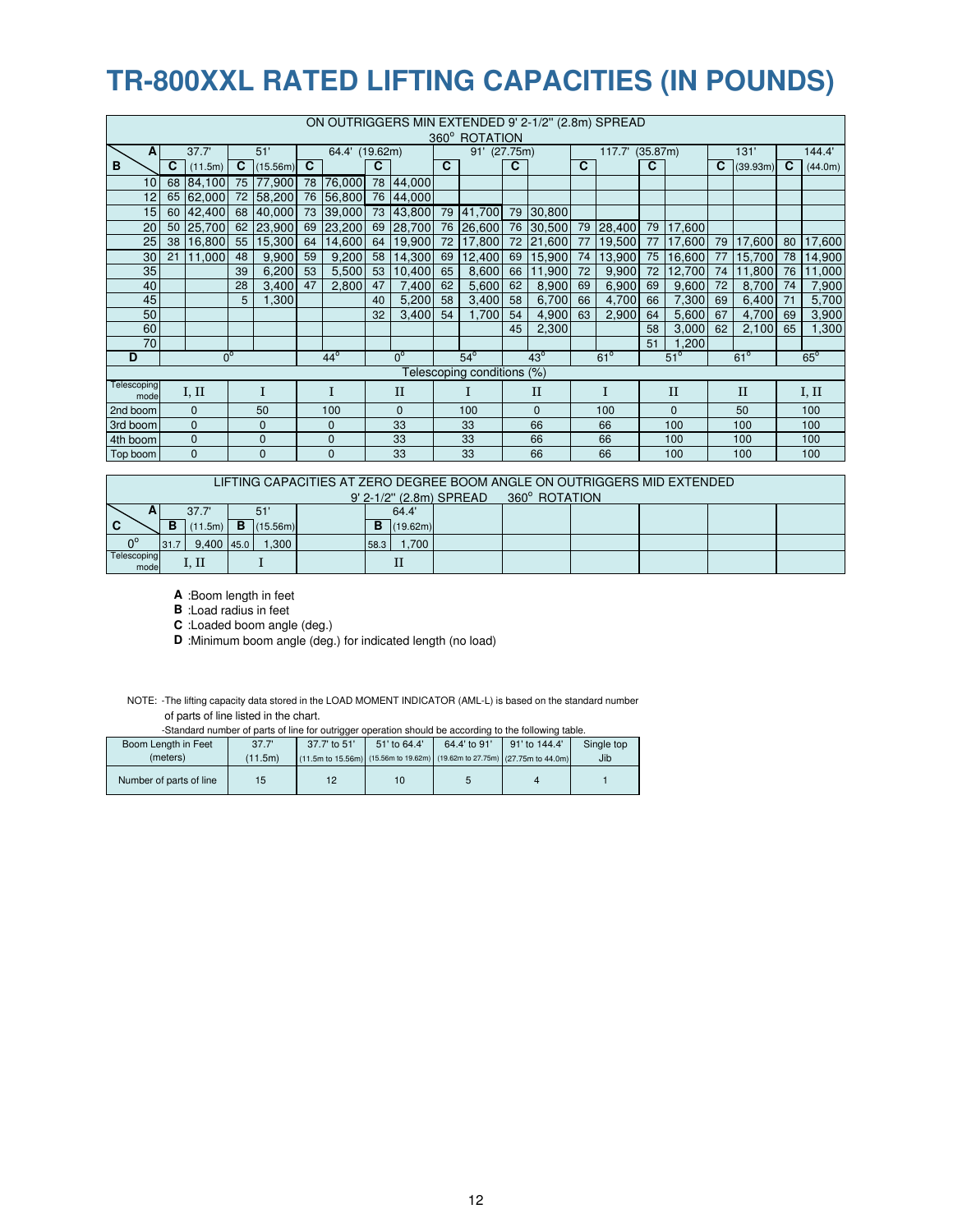### **WARNING AND OPERATING INSTRUCTIONS FOR LIFTING CAPACITIES**

- 1. RATED LIFTING CAPACITIES apply only to the machine as longer radius to determine allowable capacity. LTD. Modifications to the machine or use of optional main winch and auxiliary winch.<br>equipment other than that specified can result in a reduction 12. Check the actual number of par of capacity. INDICATOR (AML-L) before operation. Maximum lifting
- operated or maintained. Operation and maintenance of this MOMENT INDICATOR (AML-L). Limited capacity is as **Operation and Maintenance Manual supplied with**
- 3. The operator and other personnel associated with this machine shall fully acquaint themselves with the latest

- standing level on firm supporting surface under ideal job surface, it may be necessary to have structural supports
- 2. For outrigger operation, outriggers shall be properly extended 17. When base jib or top jib or both jib removing, jib state switch with tires free of supporting surface before operating crane. Select removed.

- 
- 2. Rated lifting capacities do not exceed 85 % of the tipping occurs. Rated lifting capacities for partially extended outriggers are
- 3. Rated lifting capacities above bold lines in the chart are based on crane strength and those below, on its stability. They are based on actual load radius increased by boom to determine allowable capacity.
- 4. The weight of handling device such as hook blocks, slings, winch) simultaneously, do the following: etc., must be considered as part of the load and must be **Enter the operation status as jib operation**, not as boom deducted from the lifting capacities. The state of the set of the operation.
- 5. Rated lifting capacities are based on freely suspended loads Before starting operation, make sure that mass of load is and make no allowance for such factors as the effect of wind, within rated lifting capacity for jib. sudden stopping of loads, supporting surface conditions, inflation of tires, operating speeds, side loads, etc. Side pull **DEFINITIONS**
- 6. Rated lifting capacities do not account for the effects of wind on a lifted load or boom. Rated lifting capacities and boom length the vertical hoist line or tackle with load applied. shall be appropriately reduced, when wind velocity exceeds 2. Loaded Boom Angle: The angle between the boom base 20 mph(9 m/sec.). section and the horizontal, after lifting the rated lifting capacity
- 7. Rated lifting capacities at load radius shall not be exceeded. <br>Do not tip the crane to determine allowable loads. 3. Working Area: Are
- 8. Do not operate at boom lengths, radii, or boom angle, where centerline of rotation. no capacities are shown. Crane may overturn without any 4. Freely Suspended Load: Load hanging free with no direct load on the hook.<br>9. When boom length is between values listed, refer to the external force applied except by the hoist line.
- rated lifting capacities of the next longer and next shorter on the ground or in the air. booms for the same radius. The lesser of the two rated lifting capacities shall be used.
- **GENERAL** 10. When making lifts at a load radius not shown, use the next
	- originally manufactured and normally equipped by TADANO 11. Load per line should not exceed 12,300 lbs. (5,600kg) for
- 12. Check the actual number of parts of line with LOAD MOMENT 2. Hydraulic cranes can be hazardous if improperly capacity is restricted by the number of parts of line of LOAD machine must be in compliance with information in the determined from the formula, Single line pull for main winch  $Operation$  and Maintenance Manual supplied with  $Operation$  (12.300 lbs.) x number of parts of line.
	- the crane. If this manual is missing, order a replacement 13. The boom angle before loading should be greater to account through the distributor.<br>The operator and other personnel associated with this angle and the load radius is for reference only.
	- 14. The 37.7' (11.5m) boom length capacities are based on boom American National Standards Institute (ANSI) safety fully retracted. If not fully retracted [less than 51'(15.56m) standards for cranes. boom length, use the rated lifting capacities for the 51' (15.56m) boom length.
- **SET UP** 15. Extension or retraction of the boom with loads may be 1. Rated lifting capacities on the load chart are the maximum attempted within the limits of the RATED LIFTING CAPACITIES. allowable crane capacities. They are based on the machine The ability to telescope loads is limited by hydraulic pressure,<br>standing level on firm supporting surface under ideal job boom angle, boom length, crane maintenanc
	- conditions. Depending on the nature of the supporting 16. For lifting capacity of single top, reduce the rated lifting surface, it may be necessary to have structural supports capacities of relevant boom according to a wei under the outrigger floats or tires to spread the loads to a for auxiliary load handling equipment. Capacities of single top larger surface. shall not exceed 12,300 lbs. (5,600kg) including main hook.
		-
- 18. When erecting and stowing jib, be sure to retain it by hand or by **OPERATION OPERATION OPERATION OPERATION**
- 1. Rated lifting capacities have been tested to and meet 19. Use "ANTI-TWO BLOCK" disable switch when erecting and minimum requirements of SAE J1063-Cantilevered Boom stowing jib and when stowing hook block. While the switch is<br>Crane Structures Method of Test. state of the switch is superfect the hoist does not stop, even when overwind pushed, the hoist does not stop, even when overwind condition
	- load on outriggers fully extended as determined by SAE 20. For boom length with 32.5' (9.9m) jib, rated lifting capacities are J765-Crane Stability Test Code.<br>
	Rated lifting capacities for partially extended outriggers are "144.4' (44.0m) boom + 32.5' (9.9m) jib". determined by this formula, Rated Lifting Capacities For boom length with 58.1' (17.7 m) jib, rated lifting capacities<br>=(Tipping Load - 0.1 x Tip Reaction)/1.25. examples are determined by loaded boom angle only in the col are determined by loaded boom angle only in the column headed "144.4' (44.0m) boom + 58.1' (17.7m) jib". For angles not shown, use the next lower loaded boom angle
	- deflection. 21. When lifting a load by using jib (aux. winch) and boom (main
		-
		-

- on the boom or jib is extremely dangerous.<br>
Rated lifting capacities do not account for the effects of wind of rotation to supporting surface before loading to the center of
	-
	- 3. Working Area: Area measured in a circular arc about the
	-
	- 5. Side Load: Horizontal side force applied to the lifted load either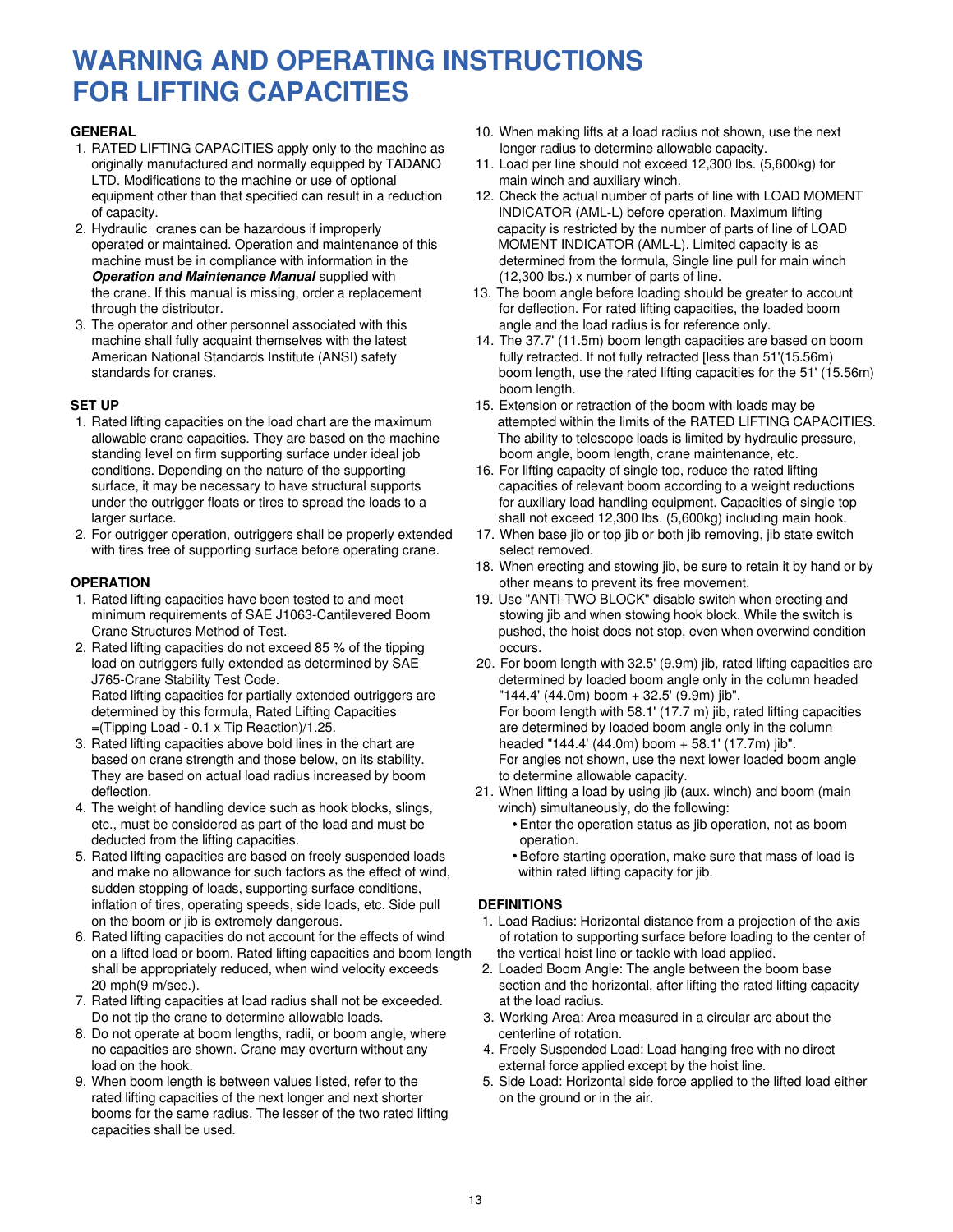|                     | <b>ON RUBBER</b><br><b>TIRE: 29.5-25 22PR</b> |              |    |                   |    |                   |    |                            |                 |               |    |              |    |                |    |                   |    |              |
|---------------------|-----------------------------------------------|--------------|----|-------------------|----|-------------------|----|----------------------------|-----------------|---------------|----|--------------|----|----------------|----|-------------------|----|--------------|
|                     |                                               |              |    |                   |    | <b>Stationary</b> |    |                            |                 |               |    |              |    |                |    | Creep             |    |              |
| A                   |                                               |              |    | <b>OVER FRONT</b> |    |                   |    |                            |                 | 360° ROTATION |    |              |    |                |    | <b>OVER FRONT</b> |    |              |
|                     |                                               | 37.7'        |    | 64.4'             |    | 91'               |    | 37.7'                      |                 | 64.4          |    | 91'          |    | 37.7'          |    | 64.4'             |    | 91'          |
| B                   | C                                             | (11.5m)      |    | $C = (19.62m)$    | C  | (27.75m)          | C  | (11.5m)                    | $\mathbf c$     | (19.62m)      | C. | (27.75m)     | C  | (11.5m)        | C  | (19.62m)          | C  | (27.75m)     |
| 10                  | 68                                            | 71,200       |    |                   |    |                   | 68 | 49,500                     |                 |               |    |              | 68 | 55,200         |    |                   |    |              |
| 12                  | 65                                            | 62,200       |    |                   |    |                   | 65 | 41,700                     |                 |               |    |              | 65 | 47,800         |    |                   |    |              |
| 15                  | 59                                            | 51,600       |    |                   |    |                   | 59 | 29,400                     |                 |               |    |              | 59 | 39,200         |    |                   |    |              |
| 20                  | 50                                            | 39,400       | 69 | 35,300            |    |                   | 50 | 18,000                     | 69              | 21,300        |    |              | 50 | 29,000         | 69 | 31,900            |    |              |
| 25                  | 38                                            | 28,000       | 64 | 29,400            |    |                   | 38 | 11,600                     | 64              | 14,700        |    |              | 38 | 22,200         | 64 | 25,200            |    |              |
| 30                  | 21                                            | 20,300       | 59 | 23,600            | 69 | 22,100            | 21 | 7,600                      | 58              | 10,600        | 69 | 10,600       | 21 | 17,200         | 59 | 20,200            | 69 | 21,200       |
| 35                  |                                               |              | 53 | 18,100            | 66 | 19,100            |    |                            | 53              | 7,500         | 65 | 7,800        |    |                | 53 | 16,500            | 66 | 17,500       |
| 40                  |                                               |              | 47 | 14,300            | 62 | 15,300            |    |                            | 47              | 5,300         | 62 | 5,800        |    |                | 47 | 13,500            | 62 | 14,600       |
| 45                  |                                               |              | 40 | 11,200            | 59 | 12,400            |    |                            | 40              | 3,600         | 58 | 4,200        |    |                | 40 | 11,100            | 59 | 12,200       |
| 50                  |                                               |              | 32 | 9,000             | 55 | 10,000            |    |                            | 32              | 2,300         | 54 | 3,000        |    |                | 32 | 9,000             | 55 | 10,000       |
| 55                  |                                               |              | 21 | 7,100             | 50 | 8,200             |    |                            | $\overline{21}$ | 1,200         | 50 | 2,100        |    |                | 21 | 7,100             | 50 | 8,200        |
| 60                  |                                               |              |    |                   | 46 | 6,600             |    |                            |                 |               | 45 | 1,300        |    |                |    |                   | 46 | 6,600        |
| 65                  |                                               |              |    |                   | 41 | 5,400             |    |                            |                 |               |    |              |    |                |    |                   | 41 | 5,400        |
| 70                  |                                               |              |    |                   | 36 | 4,300             |    |                            |                 |               |    |              |    |                |    |                   | 36 | 4,300        |
| $\overline{75}$     |                                               |              |    |                   | 29 | 3,400             |    |                            |                 |               |    |              |    |                |    |                   | 29 | 3,400        |
| 80                  |                                               |              |    |                   | 22 | 2,700             |    |                            |                 |               |    |              |    |                |    |                   | 22 | 2,700        |
| D                   |                                               |              |    | $0^{\circ}$       |    |                   |    | $0^{\circ}$                |                 | $21^{\circ}$  |    | $45^\circ$   |    |                |    | $0^{\circ}$       |    |              |
|                     |                                               |              |    |                   |    |                   |    | Telescoping conditions (%) |                 |               |    |              |    |                |    |                   |    |              |
| Telescoping<br>mode |                                               | I, II        |    | $\mathbf{I}$      |    | $\mathbf{I}$      |    | I, II                      |                 | $_{\rm II}$   |    | $\rm II$     |    | I, II          |    | $_{\rm II}$       |    | $\mathbf{I}$ |
| 2nd boom            |                                               | $\mathbf{0}$ |    | $\mathbf{0}$      |    | $\mathbf{0}$      |    | $\mathbf{0}$               |                 | $\Omega$      |    | $\mathbf{0}$ |    | 0              |    | 0                 |    | $\mathbf{0}$ |
| 3rd boom            |                                               | $\Omega$     |    | 33                |    | 66                |    | $\Omega$                   |                 | 33            |    | 66           |    | $\Omega$       |    | 33                |    | 66           |
| 4th boom            |                                               | $\mathbf 0$  |    | 33                |    | 66                |    | $\overline{0}$             |                 | 33            |    | 66           |    | $\overline{0}$ |    | 33                |    | 66           |
| Top boom            |                                               | $\Omega$     |    | 33                |    | 66                |    | $\Omega$                   |                 | 33            |    | 66           |    | $\Omega$       |    | 33                |    | 66           |

|                | LIFTING CAPACITIES AT ZERO DEGREE BOOM ANGLE ON RUBBER OPERATION |      |                       |   |            |   |           |            |         |                                |      |             |   |                   |      |          |
|----------------|------------------------------------------------------------------|------|-----------------------|---|------------|---|-----------|------------|---------|--------------------------------|------|-------------|---|-------------------|------|----------|
|                |                                                                  |      |                       |   |            |   |           | Stationarv |         |                                |      |             |   | Creep             |      |          |
| $\mathbf{r}$   |                                                                  |      |                       |   | OVER FRONT |   |           |            |         | $360^\circ$<br><b>ROTATION</b> |      |             |   | <b>OVER FRONT</b> |      |          |
|                |                                                                  |      | 91'<br>37.7'<br>64.4' |   |            |   |           |            | 37.7'   |                                |      | 37.7'       |   | 64.4              |      | 91       |
| C              |                                                                  |      | $1.5m$ )              | в | (19.62m)   | B | (27.75m)  |            | (11.5m) |                                |      | (11.5m)     | в | (19.62m)          | в    | (27.75m) |
| $\mathsf{d}^0$ |                                                                  | 31.7 | 18.600 58.3           |   | 6.000 85.0 |   | .900 31.7 |            | 6.600   |                                | 31.7 | 16.100 58.3 |   | 6.000             | 85.0 | .900     |

**A** :Boom length in feet

**B** :Load radius in feet

**C** :Loaded boom angle (deg.)

**D** :Minimum boom angle (deg.) for indicated length (no load)

NOTE: -The lifting capacity data stored in the LOAD MOMENT INDICATOR (AML-L)

 is based on the standard number of parts of line listed in the chart. -Standard number of parts of line for rubber operation should be according to the following table.

| Boom Length in Feet     | 37.7'   | 37.7' to 91'      | Single top |
|-------------------------|---------|-------------------|------------|
| (meters)                | (11.5m) | (11.5m to 27.75m) | Jib        |
| Number of parts of line |         |                   |            |



### **WARNING AND OPERATING INSTRUCTIONS FOR ON RUBBER LIFTING CAPACITIES**

- 75 % of tipping loads as determined by SAE J765-Crane Stability chassis.<br>Test Code 7 On rubb
- 2. Rated lifting capacities shown in the chart are based on condition book that crane is set on firm level surfaces with axle oscillation lockout
- 3.If the axle oscillation lockout cylinders contain air, the axle will not especially avoid any abrupt steering, accelerating be locked completely and rated lifting capacities may not be 10. Do not operate the crane while be locked completely and rated lifting capacities may not be obtainable. Bleed the cylinders according to the operation safety 11. Creep is motion for crane not to travel more than 200 ft. (60 m) in any
- and condition. Damaged tires are hazardous to safe operation of set gear shift lever to "1". crane.
- 5.Tires shall be inflated to correct air pressure.

| <b>Ires</b>  | Air Pressure                    |
|--------------|---------------------------------|
| 29.5-25.22PR | 60 psi $(4.2 \text{ kgf/cm}^2)$ |

- 1.Rated lifting capacities on rubber are in pounds and do not exceed 6. Over front operation shall be performed within two degrees in front of
	- 7. On rubber lifting with "jib" is not permitted. Maximum permissible<br>boom length is 87 ft. (26.52m).
	- 8. When making lift on rubber stationary, set parking brake.
- applied. Those above bold lines are based on tire capacity and 9. For creep operation, boom must be centered over front of machine, those below, on crane stability. They are based on actual load swing lock engaged, and loa those below, on crane stability. They are based on actual load swing lock engaged, and load restrained from swinging. Travel slowly radius increased by tire deformation and boom deflection. <br>and keep the lifted load as clo and keep the lifted load as close to the ground as possible, and especially avoid any abrupt steering, accelerating or braking.
	-
	- 30 minute period and to travel at the speed of less than 1mph (1.6km/h).
- 4.Rated lifting capacities are based on proper tire inflation, capacity 12. For creep operation, set Drive select switch to "4-WHEEL (Lo)" and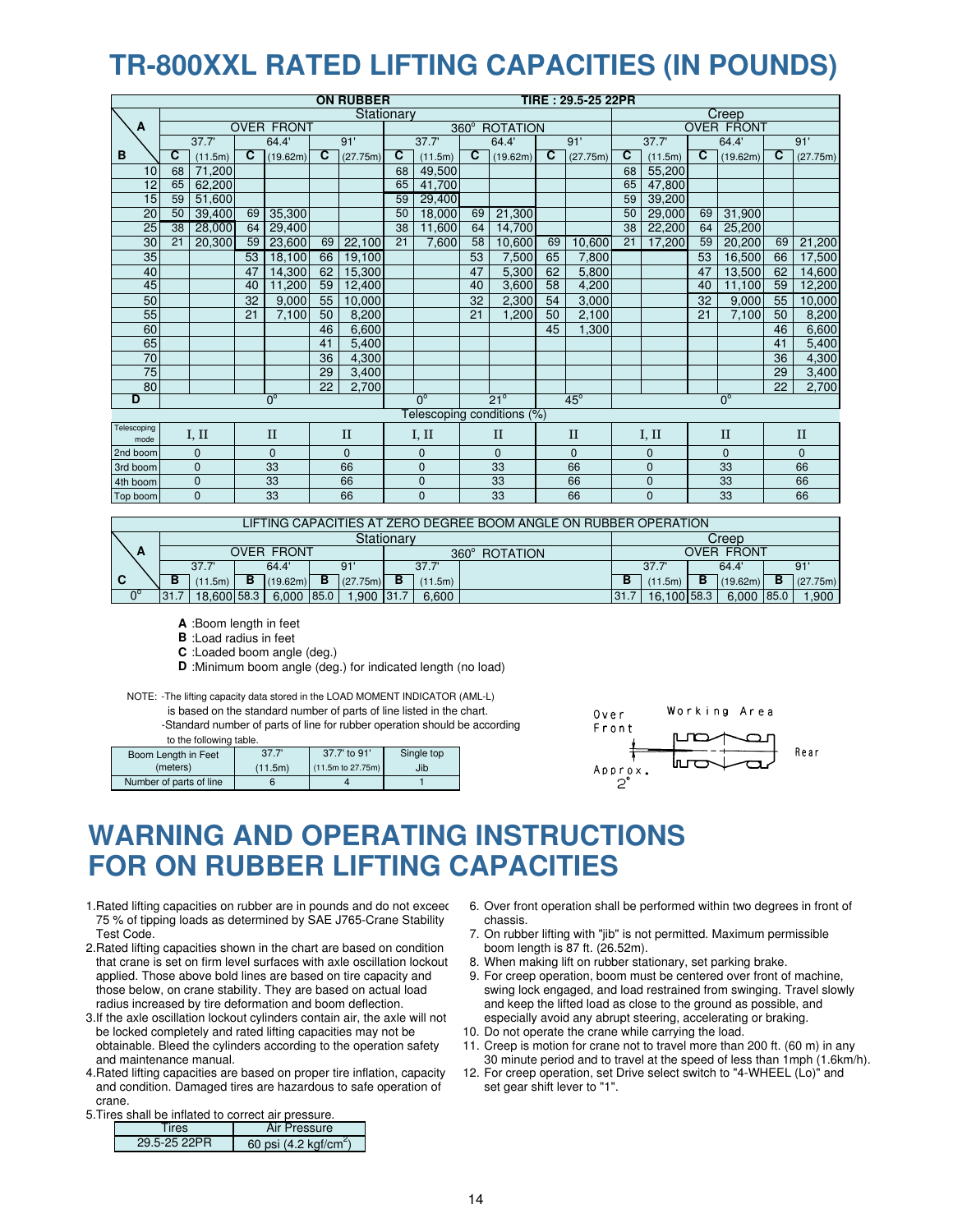### **WARNING AND OPERATING INSTRUCTIONS FOR USING THE LOAD MOMENT INDICATOR (AML-L)**

Press the outrigger mode select key to register for the outrigger operation. Press the register key, then the outrigger capacity. mode indicative symbol changes from flashing to a solid light. (2) For creep operation. Press the lift mode select key to select the lift status that The creep capacities are attainable only when boom is

Each time the lift mode select key is pressed, the status changes. front position symbol is on. If boom is not in the straight Press the register key to resister the lift status, forward position of chassis , never lift load.

then the lift indicative symbol changes from flashing to a solid 3. A swing does not automatically stop even if the crane light.<br>When mounting and stwoing jib, select the jib set status. <br>4. During crane operation

indicative symbol comes on. Each time the outrigger mode tire, operating speed, side loads, etc.<br>select key is pressed, the status changes. Select the creep For safe operation, it is recommende operation, the on-tire mode indicative symbol flicker.

Press the lift mode select key to register the boom or single top lift. appropriately reduced.

2 degrees from centered over front of chassis, 360° capacities are in effect. accident. The operator must exercise caution to assure

1. When operating crane on outriggers: When a load is lifted in the front position and then swung Set P.T.O. switch to "ON". The side area, make sure the value of the LOAD MOMENT INDICATOR(AML-L) is below the 360° lifting

corresponds to the actual boom configuration.  $\blacksquare$  in the straight forward position of chassis and the over

- 
- 4. During crane operation, make sure that the displays on front (The jib state indicative symbol will be flashing.) panel are in accordance with actual operating conditions.
- 5. The displayed values of LOAD MOMENT INDICATOR 2. When operating crane on rubber: (AML-L) are based on freely suspended loads and make no<br>Set P.T.O. switch to "ON". Set P.T.O. switch to "ON". allowance for such factors as the effect of wind, sudden Press the outrigger mode select key. The on-tire mode stopping of loads, supporting surface conditions, inflation of For safe operation, it is recommended when extending and lowering boom or swinging, lifting loads shall be
	-
	- However, pay attention to the following.<br>
	(1) For stationary operation. (and to the operator. Under no condition should it be relied upon to the operator. Under no condition should it be relied upon The front capacities are attainable only when the over front to replace use of capacity charts and operating instruction. position symbol comes on. When the boom is more than Sole reliance upon LOAD MOMENT INDICATOR (AML-L) aids in place of good operating practice can cause an safety.

### **TR-800XXL- 4 Axle weight distribution chart**

|                                                 |           | <b>Pounds</b> |           |            | Kilograms |           |
|-------------------------------------------------|-----------|---------------|-----------|------------|-----------|-----------|
|                                                 | GVW       | Front         | Rear      | <b>GVW</b> | Front     | Rear      |
| Base machine                                    | 105.934   | 54,437        | 51,498    | 48,051     | 24,692    | 23,359    |
| Remove: 1. 6.2 ton (5.6 metric ton) hook ball   | $-289$    | $-401$        | 112       | $-131$     | $-182$    | 51        |
| 2. Top jib (25.6')                              | $-677$    | $-880$        | 203       | $-307$     | $-399$    | 92        |
| 3. Base jib (32.5')                             | $-1,832$  | $-3,543$      | 1.711     | $-831$     | $-1,607$  | 776       |
| 4. Auxiliary lifting sheave                     | $-110$    | $-324$        | 214       | $-50$      | $-147$    | 97        |
| 5. Removable Counterweight                      | $-17,355$ | 7.474         | $-24,828$ | $-7,872$   | 3,390     | $-11,262$ |
| Options: 1. 80 ton (72.6 metric ton) hook block | 1,817     | 3.276         | $-1,459$  | 824        | 1,486     | $-662$    |
| 2. 50 ton (45.4 metric ton) hook block          | 950       | 1.713         | $-763$    | 431        | 777       | $-346$    |
| 3. Hot water cab heater and air conditioner     | 214       | 68            | 146       | 97         | 31        | 66        |